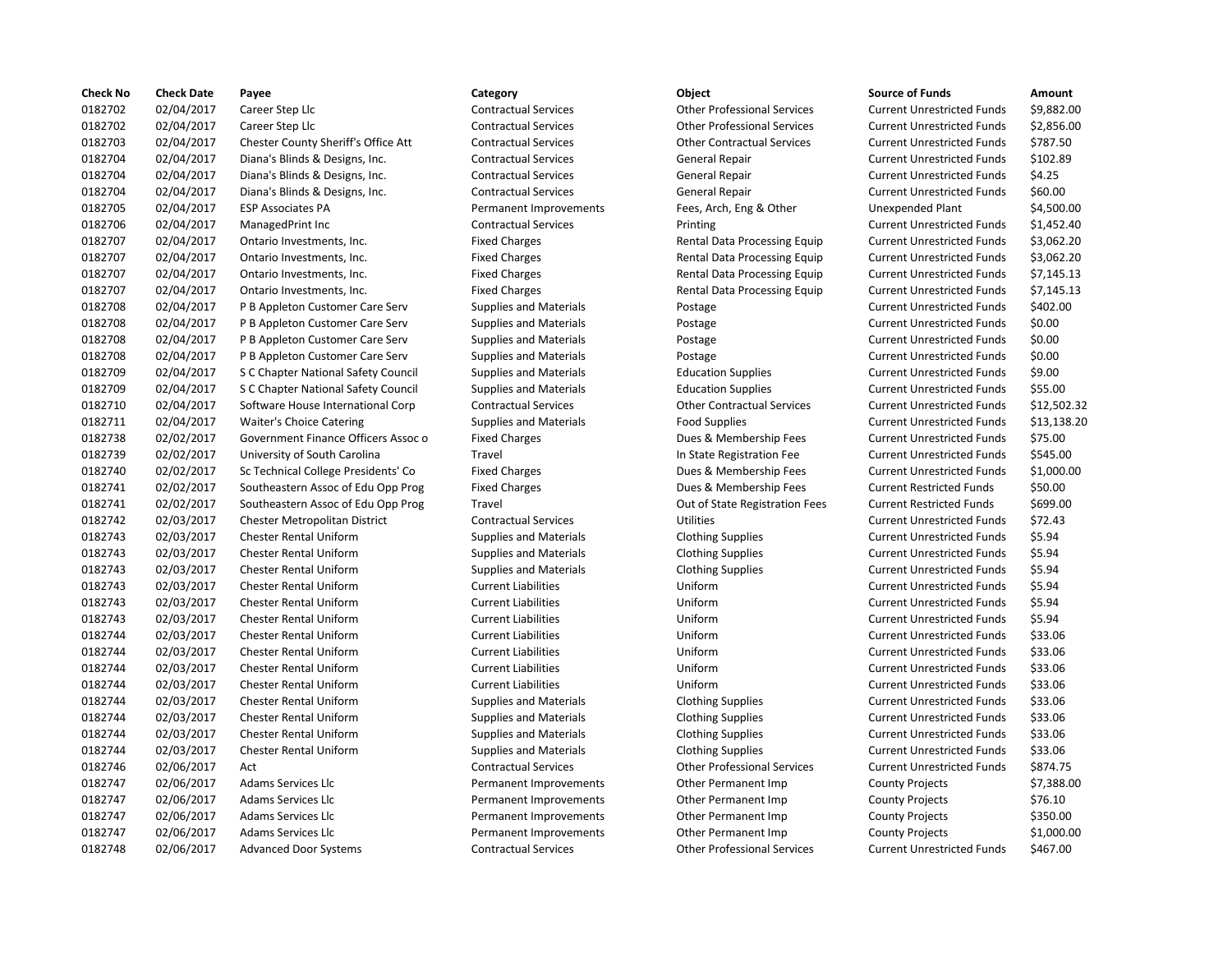| <b>Check No</b> | <b>Check Date</b> | Payee                               | Category                      | Object                             | <b>Source of Funds</b>            | Amount    |
|-----------------|-------------------|-------------------------------------|-------------------------------|------------------------------------|-----------------------------------|-----------|
| 0182749         | 02/06/2017        | Carolina Couriers, LLC              | <b>Contractual Services</b>   | <b>Other Contractual Services</b>  | <b>Current Unrestricted Funds</b> | \$805.00  |
| 0182750         | 02/06/2017        | City Electric Accounts - Sc         | <b>Contractual Services</b>   | General Repair                     | <b>Current Unrestricted Funds</b> | \$271.83  |
| 0182751         | 02/06/2017        | Dade Paper and Bag Co               | <b>Supplies and Materials</b> | Janitorial Supplies                | <b>Current Unrestricted Funds</b> | \$4,419.4 |
| 0182752         | 02/06/2017        | Elevator Inspection Llc             | <b>Contractual Services</b>   | <b>Other Professional Services</b> | <b>Current Unrestricted Funds</b> | \$400.00  |
| 0182753         | 02/06/2017        | Ellucian Inc                        | <b>Contractual Services</b>   | <b>Other Professional Services</b> | <b>Current Unrestricted Funds</b> | \$2,769.0 |
| 0182753         | 02/06/2017        | Ellucian Inc                        | <b>Contractual Services</b>   | <b>Other Professional Services</b> | <b>Current Unrestricted Funds</b> | \$0.00    |
| 0182753         | 02/06/2017        | Ellucian Inc                        | <b>Contractual Services</b>   | <b>Other Professional Services</b> | <b>Current Unrestricted Funds</b> | \$2,982.0 |
| 0182753         | 02/06/2017        | Ellucian Inc                        | <b>Contractual Services</b>   | <b>Other Professional Services</b> | <b>Current Unrestricted Funds</b> | \$0.00    |
| 0182754         | 02/06/2017        | Graybar Electric Co                 | <b>Contractual Services</b>   | General Repair                     | <b>Current Unrestricted Funds</b> | \$171.99  |
| 0182754         | 02/06/2017        | Graybar Electric Co                 | <b>Contractual Services</b>   | <b>General Repair</b>              | <b>Current Unrestricted Funds</b> | \$82.94   |
| 0182754         | 02/06/2017        | Graybar Electric Co                 | <b>Contractual Services</b>   | General Repair                     | <b>Current Unrestricted Funds</b> | \$92.04   |
| 0182754         | 02/06/2017        | Graybar Electric Co                 | <b>Contractual Services</b>   | General Repair                     | <b>Current Unrestricted Funds</b> | \$335.76  |
| 0182755         | 02/06/2017        | <b>Herald Publishing</b>            | <b>Contractual Services</b>   | Advertising                        | <b>Current Unrestricted Funds</b> | \$37.44   |
| 0182756         | 02/06/2017        | Kilgore International Inc.          | <b>Supplies and Materials</b> | <b>Other Supplies</b>              | <b>Current Restricted Funds</b>   | \$2,040.0 |
| 0182756         | 02/06/2017        | Kilgore International Inc.          | <b>Supplies and Materials</b> | <b>Other Supplies</b>              | <b>Current Restricted Funds</b>   | \$1,080.0 |
| 0182756         | 02/06/2017        | Kilgore International Inc.          | <b>Supplies and Materials</b> | <b>Other Supplies</b>              | <b>Current Restricted Funds</b>   | \$3,600.0 |
| 0182756         | 02/06/2017        | Kilgore International Inc.          | <b>Supplies and Materials</b> | <b>Other Supplies</b>              | <b>Current Restricted Funds</b>   | \$2,020.0 |
| 0182756         | 02/06/2017        | Kilgore International Inc.          | <b>Supplies and Materials</b> | <b>Other Supplies</b>              | <b>Current Restricted Funds</b>   | \$0.00    |
| 0182756         | 02/06/2017        | Kilgore International Inc.          | <b>Supplies and Materials</b> | <b>Other Supplies</b>              | <b>Current Restricted Funds</b>   | \$87.36   |
| 0182757         | 02/06/2017        | Lancaster News                      | <b>Contractual Services</b>   | Advertising                        | <b>Current Unrestricted Funds</b> | \$1,378.3 |
| 0182757         | 02/06/2017        | Lancaster News                      | <b>Contractual Services</b>   | Advertising                        | <b>Current Unrestricted Funds</b> | \$0.00    |
| 0182757         | 02/06/2017        | Lancaster News                      | <b>Contractual Services</b>   | Advertising                        | <b>Current Unrestricted Funds</b> | \$0.00    |
| 0182757         | 02/06/2017        | Lancaster News                      | <b>Contractual Services</b>   | Advertising                        | <b>Current Unrestricted Funds</b> | \$0.00    |
| 0182758         | 02/06/2017        | Malwarebytes Corporation            | <b>Contractual Services</b>   | <b>Other Contractual Services</b>  | <b>Current Unrestricted Funds</b> | \$8,688.0 |
| 0182759         | 02/06/2017        | <b>NRCCUA</b>                       | <b>Contractual Services</b>   | <b>Other Professional Services</b> | <b>Current Unrestricted Funds</b> | \$420.00  |
| 0182760         | 02/06/2017        | <b>Praxair Distribution Inc</b>     | <b>Supplies and Materials</b> | <b>Education Supplies</b>          | <b>Current Unrestricted Funds</b> | \$574.65  |
| 0182761         | 02/06/2017        | Shred With Us                       | <b>Contractual Services</b>   | <b>Other Professional Services</b> | <b>Current Unrestricted Funds</b> | \$235.00  |
| 0182762         | 02/06/2017        | Snipes                              | <b>Supplies and Materials</b> | Janitorial Supplies                | <b>Current Unrestricted Funds</b> | \$136.07  |
| 0182763         | 02/06/2017        | Sourceone Healthcare                | <b>Supplies and Materials</b> | Medical & Lab Supplies             | <b>Current Unrestricted Funds</b> | \$133.33  |
| 0182764         | 02/06/2017        | <b>Unifirst Corporation</b>         | <b>Contractual Services</b>   | <b>Other Professional Services</b> | <b>Current Unrestricted Funds</b> | \$98.93   |
| 0182764         | 02/06/2017        | <b>Unifirst Corporation</b>         | <b>Contractual Services</b>   | <b>Other Professional Services</b> | <b>Current Unrestricted Funds</b> | \$90.74   |
| 0182765         | 02/06/2017        | United Refrigeration Inc            | <b>Contractual Services</b>   | General Repair                     | <b>Current Unrestricted Funds</b> | \$51.10   |
| 0182766         | 02/06/2017        | Kelly L. Walsh                      | <b>Contractual Services</b>   | <b>Other Professional Services</b> | <b>Current Unrestricted Funds</b> | \$450.00  |
| 0182767         | 02/06/2017        | <b>York County</b>                  | <b>Contractual Services</b>   | <b>Other Professional Services</b> | <b>Current Unrestricted Funds</b> | \$39.88   |
| 0182769         | 02/07/2017        | ManagedPrint Inc                    | <b>Contractual Services</b>   | Printing                           | <b>Current Unrestricted Funds</b> | \$1,149.6 |
| 0182770         | 02/07/2017        | Mid-Carolina Ahec, Inc.             | <b>Contractual Services</b>   | <b>Other Professional Services</b> | <b>Current Unrestricted Funds</b> | \$16.00   |
| 0182771         | 02/07/2017        | Sysco Food Services of Charlotte Ll | <b>Supplies and Materials</b> | <b>Food Supplies</b>               | <b>Current Unrestricted Funds</b> | \$55.30   |
| 0182771         | 02/07/2017        | Sysco Food Services of Charlotte Ll | <b>Supplies and Materials</b> | <b>Food Supplies</b>               | <b>Current Unrestricted Funds</b> | \$953.18  |
| 0182771         | 02/07/2017        | Sysco Food Services of Charlotte Ll | <b>Supplies and Materials</b> | <b>Food Supplies</b>               | <b>Current Unrestricted Funds</b> | \$111.86  |
| 0182771         | 02/07/2017        | Sysco Food Services of Charlotte Ll | <b>Supplies and Materials</b> | <b>Food Supplies</b>               | <b>Current Unrestricted Funds</b> | \$913.16  |
| 0182771         | 02/07/2017        | Sysco Food Services of Charlotte Ll | <b>Supplies and Materials</b> | <b>Food Supplies</b>               | <b>Current Unrestricted Funds</b> | \$1,389.4 |
| 0182771         | 02/07/2017        | Sysco Food Services of Charlotte Ll | <b>Supplies and Materials</b> | <b>Food Supplies</b>               | <b>Current Unrestricted Funds</b> | \$1,080.9 |
| 0182771         | 02/07/2017        | Sysco Food Services of Charlotte Ll | <b>Supplies and Materials</b> | <b>Food Supplies</b>               | <b>Current Unrestricted Funds</b> | \$74.78   |
| 0182772         | 02/07/2017        | Xerox Corporation                   | <b>Fixed Charges</b>          | Leased To Own Equip                | <b>Current Unrestricted Funds</b> | \$732.70  |
| 0182772         | 02/07/2017        | Xerox Corporation                   | <b>Fixed Charges</b>          | Leased To Own Equip                | <b>Current Unrestricted Funds</b> | \$277.10  |
| 0182787         | 02/08/2017        | Gerard Benson                       | <b>Contractual Services</b>   | <b>Other Professional Services</b> | <b>Current Unrestricted Funds</b> | \$150.00  |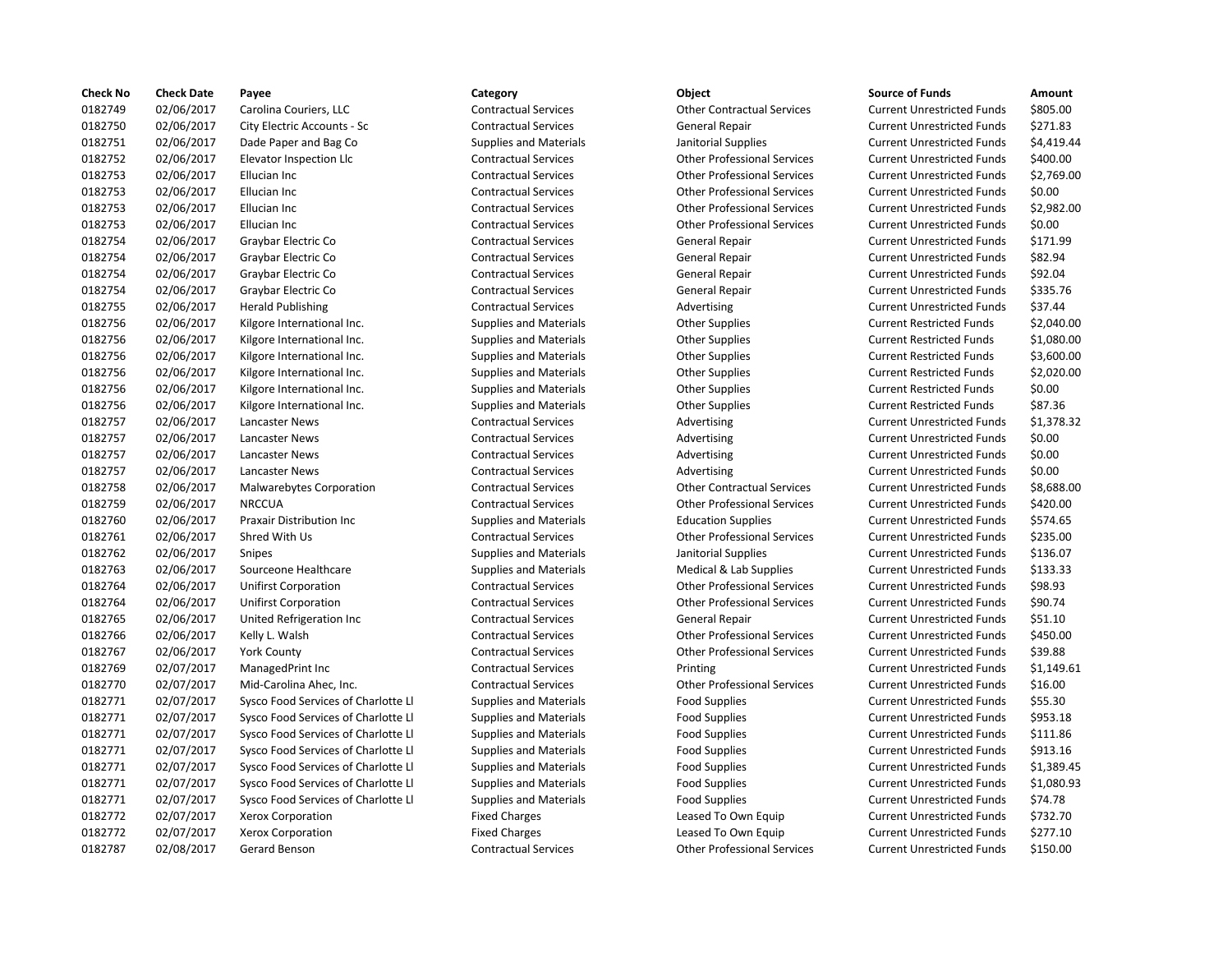| <b>Check No</b> | <b>Check Date</b> | Payee                               | Category                      | Object                             | <b>Source of Funds</b>            | Amount    |
|-----------------|-------------------|-------------------------------------|-------------------------------|------------------------------------|-----------------------------------|-----------|
| 0182788         | 02/08/2017        | Boyd Hill Baptist Church            | <b>Contractual Services</b>   | <b>Other Professional Services</b> | <b>Current Unrestricted Funds</b> | \$50.00   |
| 0182789         | 02/08/2017        | Carolina Landscape Supplies Inc.    | <b>Supplies and Materials</b> | <b>Maintenance Supplies</b>        | <b>Current Unrestricted Funds</b> | \$1,200.0 |
| 0182790         | 02/08/2017        | Allen L. Chisholm, SR               | <b>Contractual Services</b>   | <b>Other Professional Services</b> | <b>Current Unrestricted Funds</b> | \$100.00  |
| 0182791         | 02/08/2017        | Adrian Crutchfield                  | <b>Contractual Services</b>   | <b>Other Professional Services</b> | <b>Current Unrestricted Funds</b> | \$150.00  |
| 0182792         | 02/08/2017        | IDashboards                         | <b>Contractual Services</b>   | <b>Other Contractual Services</b>  | <b>Current Unrestricted Funds</b> | \$1,000.0 |
| 0182792         | 02/08/2017        | IDashboards                         | <b>Contractual Services</b>   | <b>Other Contractual Services</b>  | <b>Current Unrestricted Funds</b> | \$292.00  |
| 0182792         | 02/08/2017        | <b>IDashboards</b>                  | <b>Contractual Services</b>   | <b>Other Contractual Services</b>  | <b>Current Unrestricted Funds</b> | \$4,000.0 |
| 0182793         | 02/08/2017        | Office of Insurance Services        | <b>Current Liabilities</b>    | Dental Plus Employee               | <b>Current Unrestricted Funds</b> | \$6,248.1 |
| 0182793         | 02/08/2017        | Office of Insurance Services        | <b>Current Liabilities</b>    | State Vison Plan                   | <b>Current Unrestricted Funds</b> | \$2,331.0 |
| 0182793         | 02/08/2017        | Office of Insurance Services        | <b>Current Liabilities</b>    | State Insurance Employee           | <b>Current Unrestricted Funds</b> | \$199,93  |
| 0182793         | 02/08/2017        | Office of Insurance Services        | <b>Current Liabilities</b>    | Supp Long Term Disability          | <b>Current Unrestricted Funds</b> | \$2,043.3 |
| 0182793         | 02/08/2017        | Office of Insurance Services        | <b>Current Liabilities</b>    | State Dental Employee              | <b>Current Unrestricted Funds</b> | \$5,441.8 |
| 0182793         | 02/08/2017        | Office of Insurance Services        | <b>Current Liabilities</b>    | <b>Tobacco Surcharge</b>           | <b>Current Unrestricted Funds</b> | \$660.00  |
| 0182793         | 02/08/2017        | Office of Insurance Services        | <b>Current Liabilities</b>    | State Opt Life                     | <b>Current Unrestricted Funds</b> | \$5,454.4 |
| 0182793         | 02/08/2017        | Office of Insurance Services        | <b>Current Liabilities</b>    | Dep Life Insurance                 | <b>Current Unrestricted Funds</b> | \$110.00  |
| 0182794         | 02/08/2017        | B. S. Plair, SR                     | <b>Contractual Services</b>   | <b>Other Professional Services</b> | <b>Current Unrestricted Funds</b> | \$150.00  |
| 0182795         | 02/08/2017        | <b>Victor Plair</b>                 | <b>Contractual Services</b>   | <b>Other Professional Services</b> | <b>Current Unrestricted Funds</b> | \$150.00  |
| 0182796         | 02/08/2017        | Carl Ratliff                        | <b>Contractual Services</b>   | <b>Other Professional Services</b> | <b>Current Unrestricted Funds</b> | \$75.00   |
| 0182797         | 02/08/2017        | Sc Secretary of State               | <b>Fixed Charges</b>          | Dues & Membership Fees             | <b>Current Unrestricted Funds</b> | \$25.00   |
| 0182797         | 02/08/2017        | Sc Secretary of State               | <b>Fixed Charges</b>          | Dues & Membership Fees             | <b>Current Unrestricted Funds</b> | \$0.00    |
| 0182799         | 02/08/2017        | Paul Whitley, Jr                    | <b>Contractual Services</b>   | <b>Other Professional Services</b> | <b>Current Unrestricted Funds</b> | \$150.00  |
| 0182801         | 02/08/2017        | Wade H. Witherspoon, III            | <b>Contractual Services</b>   | <b>Other Professional Services</b> | <b>Current Unrestricted Funds</b> | \$150.00  |
| 0182802         | 02/08/2017        | <b>Winthrop University</b>          | <b>Current Assets</b>         | <b>Prepaid Expenses</b>            | <b>Current Unrestricted Funds</b> | \$3,125.0 |
| 0182803         | 02/09/2017        | McAlister's Deli                    | <b>Supplies and Materials</b> | <b>Food Supplies</b>               | <b>Current Unrestricted Funds</b> | \$162.77  |
| 0182807         | 02/09/2017        | ManagedPrint Inc                    | <b>Contractual Services</b>   | Printing                           | <b>Current Unrestricted Funds</b> | \$80.47   |
| 0182808         | 02/10/2017        | Adams Outdoor Advertising of Nc     | <b>Contractual Services</b>   | Advertising                        | <b>Current Unrestricted Funds</b> | \$1,775.0 |
| 0182809         | 02/10/2017        | Ameripride Services Inc             | <b>Supplies and Materials</b> | <b>Major Supplies</b>              | <b>Current Unrestricted Funds</b> | \$248.46  |
| 0182810         | 02/10/2017        | Anderson Stamp and Engraving        | <b>Supplies and Materials</b> | <b>Other Supplies</b>              | <b>Current Unrestricted Funds</b> | \$63.20   |
| 0182811         | 02/10/2017        | <b>Boans Locksmith Shop</b>         | <b>Contractual Services</b>   | <b>Other Professional Services</b> | <b>Current Unrestricted Funds</b> | \$85.00   |
| 0182812         | 02/10/2017        | Chester County Sheriff's Office Att | <b>Contractual Services</b>   | <b>Other Contractual Services</b>  | <b>Current Unrestricted Funds</b> | \$925.00  |
| 0182813         | 02/10/2017        | Crossroads Environmental, LLC       | <b>Contractual Services</b>   | <b>Other Professional Services</b> | <b>Current Restricted Funds</b>   | \$1,200.0 |
| 0182813         | 02/10/2017        | Crossroads Environmental, LLC       | <b>Contractual Services</b>   | <b>Other Professional Services</b> | <b>Current Restricted Funds</b>   | \$1,475.6 |
| 0182814         | 02/10/2017        | Data Network Solutions Inc          | Equipment                     | Non Capitalized Equipment          | <b>Current Restricted Funds</b>   | \$2,524.5 |
| 0182814         | 02/10/2017        | Data Network Solutions Inc          | Equipment                     | Non Capitalized Equipment          | <b>Current Restricted Funds</b>   | \$1,620.0 |
| 0182814         | 02/10/2017        | Data Network Solutions Inc          | Equipment                     | Non Capitalized Equipment          | <b>Current Restricted Funds</b>   | \$243.00  |
| 0182814         | 02/10/2017        | Data Network Solutions Inc          | Equipment                     | Non Capitalized Equipment          | <b>Current Restricted Funds</b>   | \$223.20  |
| 0182814         | 02/10/2017        | Data Network Solutions Inc          | Equipment                     | Non Capitalized Equipment          | <b>Current Restricted Funds</b>   | \$1,800.0 |
| 0182815         | 02/10/2017        | Drums Tire & Battery Service        | <b>Supplies and Materials</b> | <b>Maintenance Supplies</b>        | <b>Current Unrestricted Funds</b> | \$676.00  |
| 0182815         | 02/10/2017        | Drums Tire & Battery Service        | <b>Supplies and Materials</b> | <b>Maintenance Supplies</b>        | <b>Current Unrestricted Funds</b> | \$74.00   |
| 0182815         | 02/10/2017        | Drums Tire & Battery Service        | <b>Supplies and Materials</b> | <b>Maintenance Supplies</b>        | <b>Current Unrestricted Funds</b> | \$20.00   |
| 0182816         | 02/10/2017        | <b>Ebsco Subscription Services</b>  | Equipment                     | Library Books, Maps & Film         | <b>Current Unrestricted Funds</b> | \$24.94   |
| 0182817         | 02/10/2017        | <b>ESP Associates PA</b>            | Permanent Improvements        | Fees, Arch, Eng & Other            | Unexpended Plant                  | \$118.25  |
| 0182818         | 02/10/2017        | <b>Forklifts Unlimited</b>          | <b>Contractual Services</b>   | <b>Other Professional Services</b> | <b>Current Unrestricted Funds</b> | \$1,077.0 |
| 0182819         | 02/10/2017        | Graybar Electric Co                 | <b>Contractual Services</b>   | General Repair                     | <b>Current Unrestricted Funds</b> | \$228.98  |
| 0182820         | 02/10/2017        | Keck and Wood, Inc                  | Permanent Improvements        | Fees, Arch, Eng & Other            | Master Plan                       | \$3,275.0 |
| 0182821         | 02/10/2017        | <b>Office Environments</b>          | <b>Supplies and Materials</b> | <b>Other Supplies</b>              | <b>Current Restricted Funds</b>   | \$487.50  |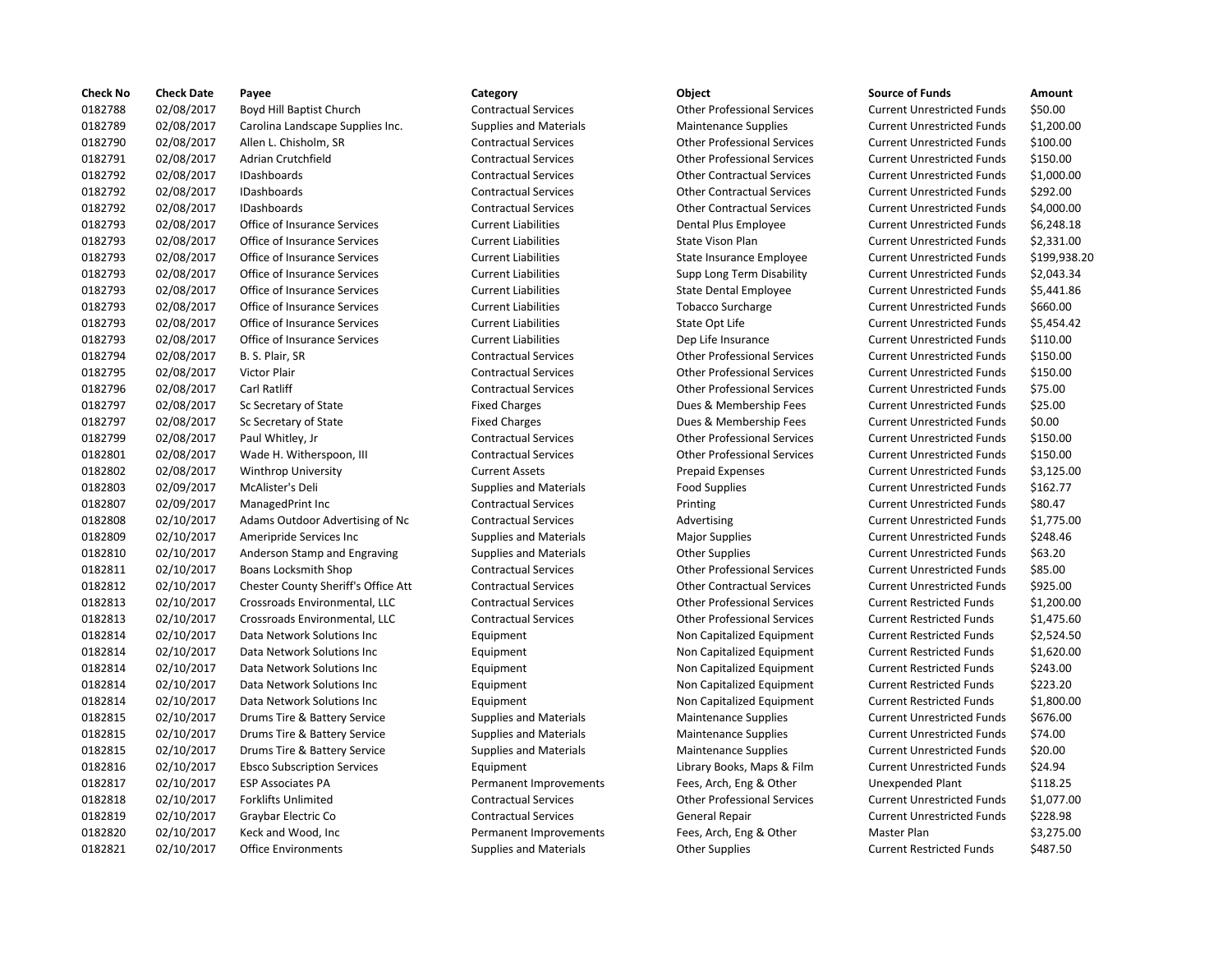| <b>Check No</b> | <b>Check Date</b> | Payee                               | Category                         | <b>Object</b>                      | <b>Source of Funds</b>            | Amount    |
|-----------------|-------------------|-------------------------------------|----------------------------------|------------------------------------|-----------------------------------|-----------|
| 0182821         | 02/10/2017        | <b>Office Environments</b>          | <b>Supplies and Materials</b>    | <b>Other Supplies</b>              | <b>Current Restricted Funds</b>   | \$459.00  |
| 0182822         | 02/10/2017        | Partnership Among S C Academic Libr | Equipment                        | Library Books, Maps & Film         | <b>Current Unrestricted Funds</b> | \$1,120.0 |
| 0182823         | 02/10/2017        | <b>Recorded Books</b>               | Equipment                        | Library Books, Maps & Film         | <b>Current Unrestricted Funds</b> | \$801.85  |
| 0182823         | 02/10/2017        | <b>Recorded Books</b>               | Equipment                        | Library Books, Maps & Film         | <b>Current Unrestricted Funds</b> | \$6,438.0 |
| 0182823         | 02/10/2017        | <b>Recorded Books</b>               | Equipment                        | Library Books, Maps & Film         | <b>Current Unrestricted Funds</b> | \$13.64   |
| 0182823         | 02/10/2017        | <b>Recorded Books</b>               | Equipment                        | Library Books, Maps & Film         | <b>Current Unrestricted Funds</b> | \$36.74   |
| 0182823         | 02/10/2017        | <b>Recorded Books</b>               | Equipment                        | Library Books, Maps & Film         | <b>Current Unrestricted Funds</b> | \$73.55   |
| 0182823         | 02/10/2017        | <b>Recorded Books</b>               | Equipment                        | Library Books, Maps & Film         | <b>Current Unrestricted Funds</b> | \$139.80  |
| 0182823         | 02/10/2017        | <b>Recorded Books</b>               | Equipment                        | Library Books, Maps & Film         | <b>Current Unrestricted Funds</b> | \$37.46   |
| 0182823         | 02/10/2017        | <b>Recorded Books</b>               | Equipment                        | Library Books, Maps & Film         | <b>Current Unrestricted Funds</b> | \$72.90   |
| 0182823         | 02/10/2017        | <b>Recorded Books</b>               | Equipment                        | Library Books, Maps & Film         | <b>Current Unrestricted Funds</b> | \$134.87  |
| 0182823         | 02/10/2017        | <b>Recorded Books</b>               | Equipment                        | Library Books, Maps & Film         | <b>Current Unrestricted Funds</b> | \$587.19  |
| 0182824         | 02/10/2017        | Saf Technologies Inc                | <b>Contractual Services</b>      | <b>Other Professional Services</b> | <b>Current Unrestricted Funds</b> | \$1,784.7 |
| 0182825         | 02/10/2017        | Siteone Landscape Supply, Llc       | <b>Supplies and Materials</b>    | <b>Maintenance Supplies</b>        | <b>Current Unrestricted Funds</b> | \$58.85   |
| 0182826         | 02/10/2017        | Staffmark                           | <b>Contractual Services</b>      | <b>Other Contractual Services</b>  | <b>Current Unrestricted Funds</b> | \$515.97  |
| 0182826         | 02/10/2017        | Staffmark                           | <b>Contractual Services</b>      | <b>Other Professional Services</b> | <b>Current Unrestricted Funds</b> | \$293.20  |
| 0182826         | 02/10/2017        | Staffmark                           | <b>Contractual Services</b>      | <b>Other Professional Services</b> | <b>Current Unrestricted Funds</b> | \$293.20  |
| 0182827         | 02/10/2017        | <b>TRINITY INTERIORS LLC</b>        | <b>Contractual Services</b>      | <b>Other Professional Services</b> | <b>Current Restricted Funds</b>   | \$5,500.0 |
| 0182828         | 02/10/2017        | <b>Troxell Communications</b>       | <b>Supplies and Materials</b>    | <b>Education Supplies</b>          | <b>Current Unrestricted Funds</b> | \$4,914.9 |
| 0182829         | 02/10/2017        | <b>Unifirst Corporation</b>         | <b>Contractual Services</b>      | <b>Other Professional Services</b> | <b>Current Unrestricted Funds</b> | \$98.93   |
| 0182830         | 02/10/2017        | World Design Marketing              | <b>Contractual Services</b>      | <b>Other Professional Services</b> | <b>Current Unrestricted Funds</b> | \$3,450.0 |
| 0182834         | 02/10/2017        | Barnes and Noble College Bookstore  | <b>Current Liabilities</b>       | A/P Student Barnes & Noble         | <b>Current Unrestricted Funds</b> | \$83,132  |
| 0182835         | 02/10/2017        | Cherry Tree, LLC                    | <b>Fixed Charges</b>             | <b>Rent Non State</b>              | <b>Current Unrestricted Funds</b> | \$8,532.5 |
| 0182836         | 02/10/2017        | Surveillance, Resources, and Invest | Op Revenue - Other Current Unres | SRI                                | <b>Current Unrestricted Funds</b> | \$54.50   |
| 0182837         | 02/10/2017        | Surveillance, Resources, and Invest | <b>Contractual Services</b>      | <b>Other Professional Services</b> | <b>Current Unrestricted Funds</b> | \$1,199.0 |
| 0182838         | 02/10/2017        | York Technical College Foundation   | <b>Fixed Charges</b>             | Rent Non State                     | <b>Current Unrestricted Funds</b> | \$1,666.6 |
| 0182838         | 02/10/2017        | York Technical College Foundation   | <b>Fixed Charges</b>             | Rent Non State                     | <b>Current Unrestricted Funds</b> | \$3,082.3 |
| 0182838         | 02/10/2017        | York Technical College Foundation   | <b>Fixed Charges</b>             | Rent Non State                     | <b>Current Unrestricted Funds</b> | \$1,607.5 |
| 0182839         | 02/10/2017        | <b>Business Card</b>                | Travel                           | Out of State Lodging               | <b>Current Unrestricted Funds</b> | \$366.82  |
| 0182839         | 02/10/2017        | <b>Business Card</b>                | Travel                           | Out of State Lodging               | <b>Current Unrestricted Funds</b> | \$1,084.8 |
| 0182839         | 02/10/2017        | <b>Business Card</b>                | Travel                           | Out of State Other Trans           | <b>Current Unrestricted Funds</b> | \$129.70  |
| 0182839         | 02/10/2017        | <b>Business Card</b>                | <b>Supplies and Materials</b>    | <b>Office Supplies</b>             | <b>Current Unrestricted Funds</b> | \$100.00  |
| 0182839         | 02/10/2017        | <b>Business Card</b>                | Travel                           | Out of State Lodging               | <b>Current Unrestricted Funds</b> | \$411.12  |
| 0182839         | 02/10/2017        | <b>Business Card</b>                | Travel                           | In State Lodging                   | <b>Current Unrestricted Funds</b> | \$272.14  |
| 0182839         | 02/10/2017        | <b>Business Card</b>                | <b>Contractual Services</b>      | <b>Other Contractual Services</b>  | <b>Current Unrestricted Funds</b> | \$578.01  |
| 0182841         | 02/13/2017        | S C Assoc Physical Plant Admin      | <b>Contractual Services</b>      | <b>Registration Fee</b>            | <b>Current Unrestricted Funds</b> | \$195.00  |
| 0182841         | 02/13/2017        | S C Assoc Physical Plant Admin      | <b>Contractual Services</b>      | <b>Registration Fee</b>            | <b>Current Unrestricted Funds</b> | \$195.00  |
| 0182842         | 02/14/2017        | City Club of Rock Hill              | <b>Fixed Charges</b>             | Dues & Membership Fees             | <b>Current Unrestricted Funds</b> | \$33.33   |
| 0182843         | 02/14/2017        | S C Tech Education Assoc            | Travel                           | In State Registration Fee          | <b>Current Unrestricted Funds</b> | \$2,175.0 |
| 0182846         | 02/15/2017        | Chester County Sheriff's Office Att | <b>Contractual Services</b>      | <b>Other Contractual Services</b>  | <b>Current Unrestricted Funds</b> | \$900.00  |
| 0182847         | 02/15/2017        | Grace Outdoor, LLC                  | <b>Contractual Services</b>      | Advertising                        | <b>Current Unrestricted Funds</b> | \$2,800.0 |
| 0182848         | 02/15/2017        | Mid-Carolina Ahec, Inc.             | <b>Contractual Services</b>      | <b>Other Professional Services</b> | <b>Current Unrestricted Funds</b> | \$64.00   |
| 0182849         | 02/15/2017        | <b>Miller Auto and Truck Parts</b>  | Equipment                        | <b>Educational Equipment</b>       | <b>Current Restricted Funds</b>   | \$2,266.0 |
| 0182849         | 02/15/2017        | <b>Miller Auto and Truck Parts</b>  | Equipment                        | <b>Educational Equipment</b>       | <b>Current Restricted Funds</b>   | \$2,266.0 |
| 0182849         | 02/15/2017        | <b>Miller Auto and Truck Parts</b>  | Equipment                        | <b>Educational Equipment</b>       | <b>Current Restricted Funds</b>   | \$1,450.0 |
| 0182849         | 02/15/2017        | <b>Miller Auto and Truck Parts</b>  | Equipment                        | <b>Educational Equipment</b>       | <b>Current Restricted Funds</b>   | \$6,830.0 |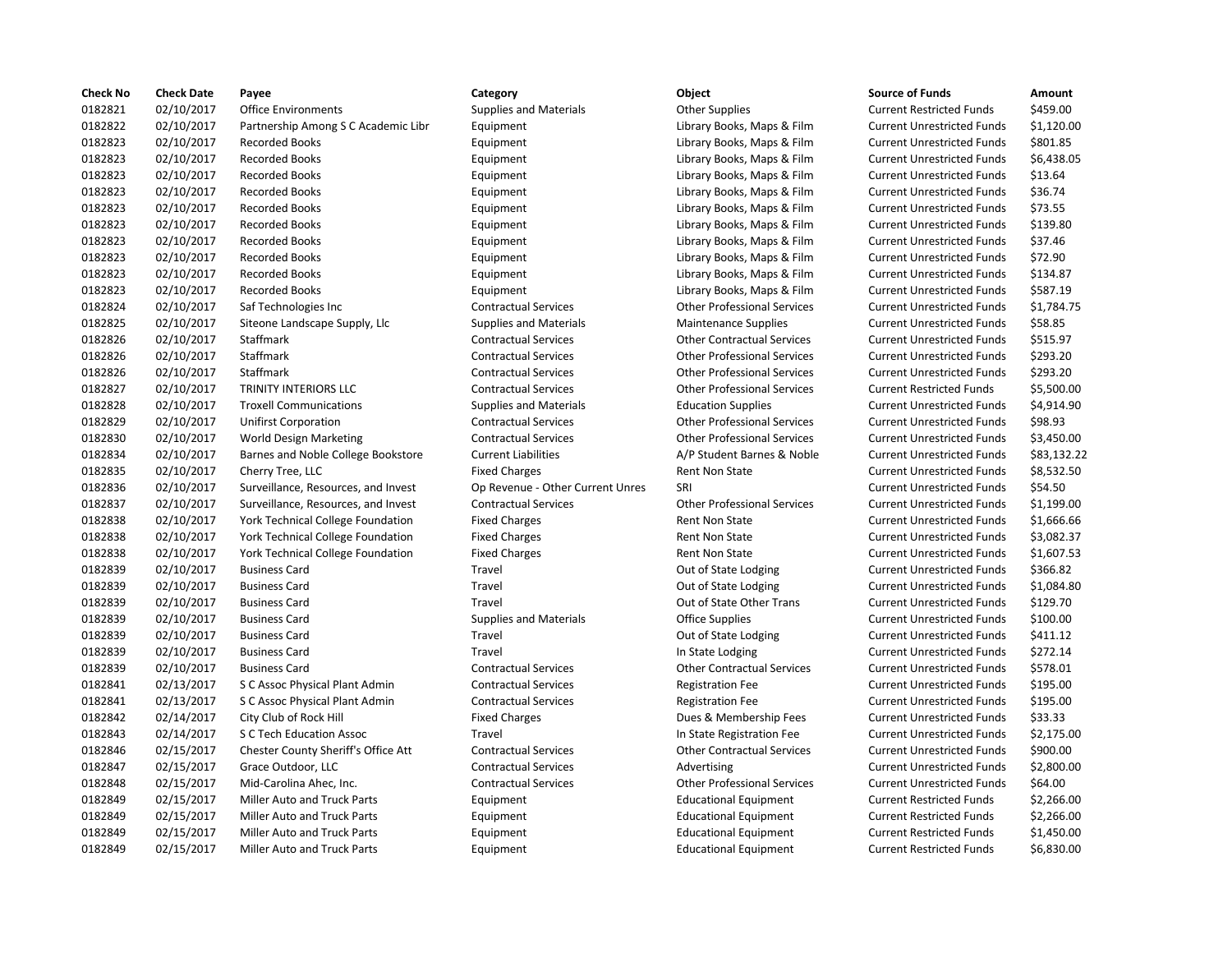| <b>Check No</b> | <b>Check Date</b> | Payee                                   | Category                         | Object                             | <b>Source of Funds</b>            | Amount     |
|-----------------|-------------------|-----------------------------------------|----------------------------------|------------------------------------|-----------------------------------|------------|
| 0182849         | 02/15/2017        | Miller Auto and Truck Parts             | Equipment                        | <b>Educational Equipment</b>       | <b>Current Restricted Funds</b>   | \$1,459.00 |
| 0182849         | 02/15/2017        | Miller Auto and Truck Parts             | Equipment                        | <b>Educational Equipment</b>       | <b>Current Restricted Funds</b>   | \$1,188.00 |
| 0182850         | 02/15/2017        | Ontario Investments, Inc.               | <b>Fixed Charges</b>             | Leased To Own Equip                | <b>Current Unrestricted Funds</b> | \$1,730.13 |
| 0182851         | 02/15/2017        | <b>Chester County Development Assoc</b> | <b>Fixed Charges</b>             | Dues & Membership Fees             | <b>Current Unrestricted Funds</b> | \$4,000.00 |
| 0182852         | 02/15/2017        | Data Network Solutions Inc              | Equipment                        | <b>Educational Equipment</b>       | <b>Current Restricted Funds</b>   | \$18,014.7 |
| 0182852         | 02/15/2017        | Data Network Solutions Inc              | Equipment                        | <b>Educational Equipment</b>       | <b>Current Restricted Funds</b>   | \$86,485.4 |
| 0182852         | 02/15/2017        | Data Network Solutions Inc              | Equipment                        | <b>Educational Equipment</b>       | <b>Current Restricted Funds</b>   | \$15,860.2 |
| 0182852         | 02/15/2017        | Data Network Solutions Inc              | Equipment                        | <b>Educational Equipment</b>       | <b>Current Restricted Funds</b>   | \$2,326.70 |
| 0182852         | 02/15/2017        | Data Network Solutions Inc              | Equipment                        | <b>Educational Equipment</b>       | <b>Current Restricted Funds</b>   | \$993.75   |
| 0182852         | 02/15/2017        | Data Network Solutions Inc              | Equipment                        | <b>Educational Equipment</b>       | <b>Current Restricted Funds</b>   | \$2,639.40 |
| 0182852         | 02/15/2017        | Data Network Solutions Inc              | Equipment                        | <b>Educational Equipment</b>       | <b>Current Restricted Funds</b>   | \$132.50   |
| 0182852         | 02/15/2017        | Data Network Solutions Inc              | Equipment                        | <b>Educational Equipment</b>       | <b>Current Restricted Funds</b>   | \$3,600.00 |
| 0182852         | 02/15/2017        | Data Network Solutions Inc              | Equipment                        | <b>Educational Equipment</b>       | <b>Current Restricted Funds</b>   | \$10,982.0 |
| 0182852         | 02/15/2017        | Data Network Solutions Inc              | Equipment                        | <b>Educational Equipment</b>       | <b>Current Restricted Funds</b>   | \$340.00   |
| 0182852         | 02/15/2017        | Data Network Solutions Inc              | Equipment                        | <b>Educational Equipment</b>       | <b>Current Restricted Funds</b>   | $$-0.01$   |
| 0182853         | 02/15/2017        | Linda B. Nilson                         | <b>Current Assets</b>            | <b>Prepaid Expenses</b>            | <b>Current Unrestricted Funds</b> | \$3,625.61 |
| 0182854         | 02/15/2017        | City of Rock Hill                       | <b>Contractual Services</b>      | <b>Other Contractual Services</b>  | <b>Current Unrestricted Funds</b> | \$227.52   |
| 0182855         | 02/15/2017        | McAlister's Deli                        | <b>Supplies and Materials</b>    | <b>Food Supplies</b>               | <b>Current Unrestricted Funds</b> | \$35.93    |
| 0182859         | 02/16/2017        | S. C. Mathematical Association of T     | <b>Fixed Charges</b>             | Dues & Membership Fees             | <b>Current Unrestricted Funds</b> | \$10.00    |
| 0182859         | 02/16/2017        | S. C. Mathematical Association of T     | <b>Fixed Charges</b>             | Dues & Membership Fees             | <b>Current Unrestricted Funds</b> | \$0.00     |
| 0182859         | 02/16/2017        | S. C. Mathematical Association of T     | Travel                           | In State Registration Fee          | <b>Current Unrestricted Funds</b> | \$25.00    |
| 0182859         | 02/16/2017        | S. C. Mathematical Association of T     | Travel                           | In State Registration Fee          | <b>Current Unrestricted Funds</b> | \$0.00     |
| 0182865         | 02/20/2017        | <b>Bank of America</b>                  | <b>Current Liabilities</b>       | A/P Bank of America                | <b>Current Unrestricted Funds</b> | \$171,396. |
| 0182866         | 02/21/2017        | Assessment Technologies Institute       | Op Revenue - Other Current Unres | ATI                                | <b>Current Unrestricted Funds</b> | \$1,725.00 |
| 0182866         | 02/21/2017        | Assessment Technologies Institute       | Op Revenue - Other Current Unres | ATI                                | <b>Current Unrestricted Funds</b> | \$4,715.00 |
| 0182866         | 02/21/2017        | Assessment Technologies Institute       | Op Revenue - Other Current Unres | ATI                                | <b>Current Unrestricted Funds</b> | \$6,210.00 |
| 0182866         | 02/21/2017        | Assessment Technologies Institute       | Op Revenue - Other Current Unres | ATI                                | <b>Current Unrestricted Funds</b> | \$1,495.00 |
| 0182867         | 02/21/2017        | Chester Metropolitan District           | <b>Contractual Services</b>      | <b>Utilities</b>                   | <b>Current Unrestricted Funds</b> | \$93.43    |
| 0182868         | 02/21/2017        | Mt Hebron Dreamkeepers Optimist Clu     | <b>Supplies and Materials</b>    | <b>Other Supplies</b>              | <b>Current Unrestricted Funds</b> | \$400.00   |
| 0182869         | 02/21/2017        | Surveillance, Resources, and Invest     | Op Revenue - Other Current Unres | SRI                                | <b>Current Unrestricted Funds</b> | \$327.00   |
| 0182869         | 02/21/2017        | Surveillance, Resources, and Invest     | Op Revenue - Other Current Unres | SRI                                | <b>Current Unrestricted Funds</b> | \$763.00   |
| 0182870         | 02/21/2017        | Surveillance, Resources, and Invest     | <b>Contractual Services</b>      | <b>Other Professional Services</b> | <b>Current Unrestricted Funds</b> | \$1,798.50 |
| 0182872         | 02/23/2017        | Simplex Grinnell Lp                     | <b>Contractual Services</b>      | <b>Other Professional Services</b> | <b>Current Unrestricted Funds</b> | \$1,408.33 |
| 0182873         | 02/23/2017        | <b>Waiter's Choice Catering</b>         | <b>Supplies and Materials</b>    | <b>Food Supplies</b>               | <b>Current Unrestricted Funds</b> | \$285.87   |
| 0182873         | 02/23/2017        | Waiter's Choice Catering                | <b>Supplies and Materials</b>    | <b>Food Supplies</b>               | <b>Current Unrestricted Funds</b> | \$0.00     |
| 0182874         | 02/23/2017        | Act                                     | <b>Contractual Services</b>      | <b>Other Professional Services</b> | <b>Current Unrestricted Funds</b> | \$14.00    |
| 0182875         | 02/23/2017        | Allfire Services, Llc                   | <b>Contractual Services</b>      | <b>Other Professional Services</b> | <b>Current Unrestricted Funds</b> | \$4,901.43 |
| 0182876         | 02/23/2017        | Ameripride Services Inc                 | <b>Supplies and Materials</b>    | <b>Major Supplies</b>              | <b>Current Unrestricted Funds</b> | \$168.54   |
| 0182877         | 02/23/2017        | Jack L. Anthony, JR                     | <b>Contractual Services</b>      | <b>Other Professional Services</b> | <b>Current Unrestricted Funds</b> | \$3,569.00 |
| 0182878         | 02/23/2017        | Atlanta Dental Supply                   | <b>Contractual Services</b>      | General Repair                     | <b>Current Unrestricted Funds</b> | \$387.78   |
| 0182878         | 02/23/2017        | Atlanta Dental Supply                   | <b>Contractual Services</b>      | General Repair                     | <b>Current Unrestricted Funds</b> | \$213.62   |
| 0182878         | 02/23/2017        | <b>Atlanta Dental Supply</b>            | <b>Contractual Services</b>      | General Repair                     | <b>Current Unrestricted Funds</b> | \$181.00   |
| 0182879         | 02/23/2017        | Boans Locksmith Shop                    | <b>Contractual Services</b>      | <b>Other Professional Services</b> | <b>Current Unrestricted Funds</b> | \$202.00   |
| 0182880         | 02/23/2017        | <b>Bridge Interpreting Service</b>      | <b>Contractual Services</b>      | <b>Other Professional Services</b> | <b>Current Unrestricted Funds</b> | \$4,290.00 |
| 0182880         | 02/23/2017        | <b>Bridge Interpreting Service</b>      | <b>Contractual Services</b>      | <b>Other Professional Services</b> | <b>Current Unrestricted Funds</b> | \$4,300.00 |
| 0182881         | 02/23/2017        | Canon Solutions America Inc             | <b>Fixed Charges</b>             | Rental Other                       | <b>Current Unrestricted Funds</b> | \$22.31    |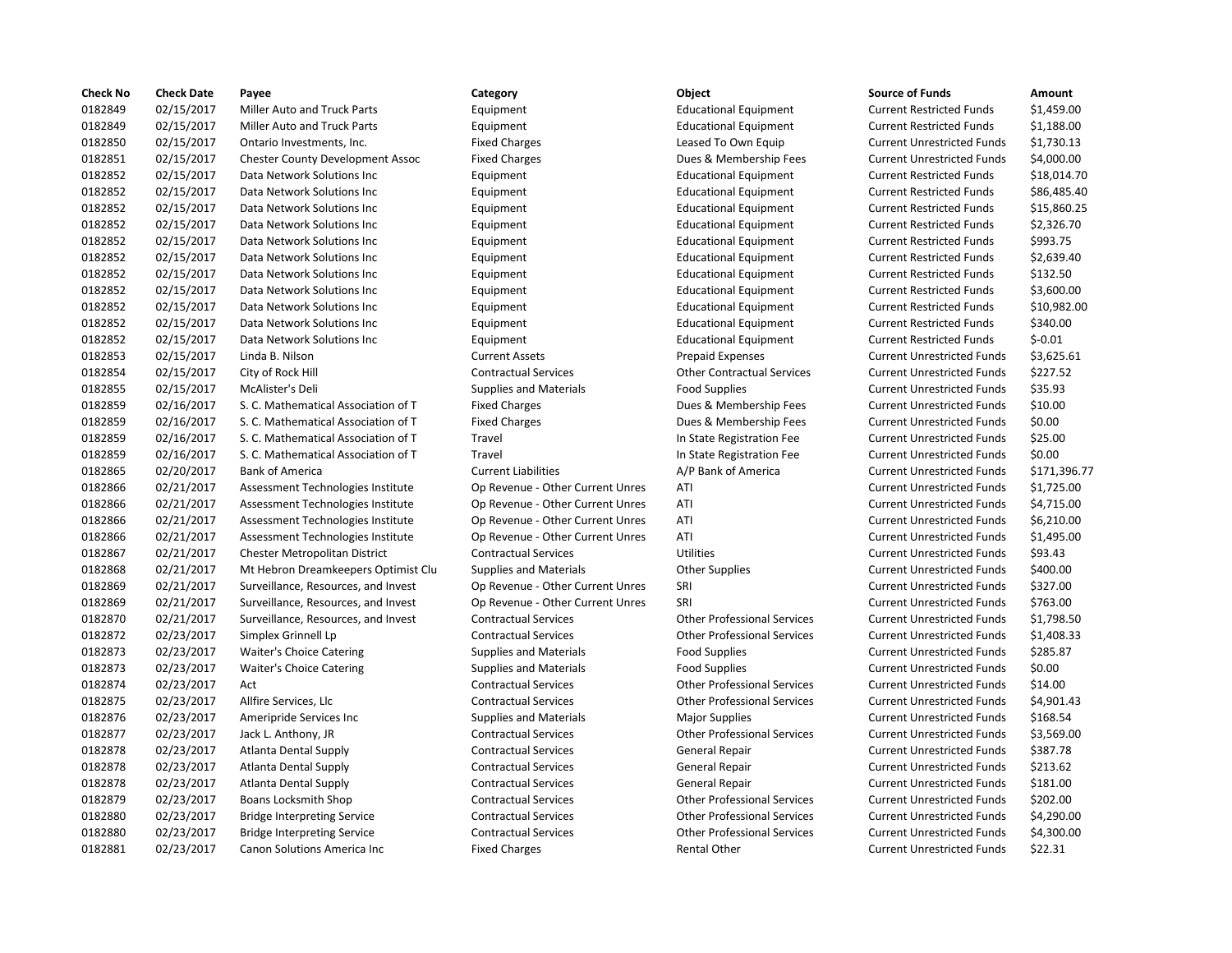| <b>Check No</b> | <b>Check Date</b> | Payee                               | Category                      | <b>Object</b>                      | <b>Source of Funds</b>            | Amount    |
|-----------------|-------------------|-------------------------------------|-------------------------------|------------------------------------|-----------------------------------|-----------|
| 0182881         | 02/23/2017        | Canon Solutions America Inc         | <b>Supplies and Materials</b> | <b>Photocopy Supplies</b>          | <b>Current Unrestricted Funds</b> | \$184.91  |
| 0182882         | 02/23/2017        | Caretaker Management Service Inc    | <b>Contractual Services</b>   | <b>Other Professional Services</b> | <b>Current Unrestricted Funds</b> | \$950.00  |
| 0182882         | 02/23/2017        | Caretaker Management Service Inc    | <b>Contractual Services</b>   | <b>Other Professional Services</b> | <b>Current Unrestricted Funds</b> | \$400.00  |
| 0182882         | 02/23/2017        | Caretaker Management Service Inc    | <b>Contractual Services</b>   | <b>Other Professional Services</b> | <b>Current Unrestricted Funds</b> | \$400.00  |
| 0182882         | 02/23/2017        | Caretaker Management Service Inc    | <b>Contractual Services</b>   | <b>Other Contractual Services</b>  | <b>Current Unrestricted Funds</b> | \$1,205.0 |
| 0182883         | 02/23/2017        | Carolina Elevator Service Inc       | <b>Contractual Services</b>   | <b>Other Contractual Services</b>  | <b>Current Unrestricted Funds</b> | \$395.00  |
| 0182884         | 02/23/2017        | Carolina Landscape Supplies Inc.    | <b>Supplies and Materials</b> | <b>Other Supplies</b>              | <b>Current Unrestricted Funds</b> | \$2,520.0 |
| 0182884         | 02/23/2017        | Carolina Landscape Supplies Inc.    | <b>Supplies and Materials</b> | <b>Other Supplies</b>              | <b>Current Unrestricted Funds</b> | \$400.00  |
| 0182885         | 02/23/2017        | Chef's Catering                     | <b>Supplies and Materials</b> | <b>Food Supplies</b>               | <b>Current Unrestricted Funds</b> | \$902.48  |
| 0182885         | 02/23/2017        | Chef's Catering                     | <b>Supplies and Materials</b> | <b>Food Supplies</b>               | <b>Current Unrestricted Funds</b> | \$2,117.9 |
| 0182886         | 02/23/2017        | Chester County Sheriff's Office Att | <b>Contractual Services</b>   | <b>Other Contractual Services</b>  | <b>Current Unrestricted Funds</b> | \$937.50  |
| 0182887         | 02/23/2017        | Clinton Family Ford                 | <b>Contractual Services</b>   | General Repair                     | <b>Current Unrestricted Funds</b> | \$105.00  |
| 0182888         | 02/23/2017        | Daikin Applied Americas, Inc        | <b>Contractual Services</b>   | <b>Other Professional Services</b> | <b>Current Unrestricted Funds</b> | \$1,240.0 |
| 0182889         | 02/23/2017        | Davis & Floyd, Inc.                 | Permanent Improvements        | Fees, Arch, Eng & Other            | <b>Unexpended Plant</b>           | \$5,183.0 |
| 0182889         | 02/23/2017        | Davis & Floyd, Inc.                 | Permanent Improvements        | Reimbursables                      | Unexpended Plant                  | \$115.56  |
| 0182890         | 02/23/2017        | Dawa Inc                            | Permanent Improvements        | Other Permanent Imp                | Unexpended Plant                  | \$2,675.0 |
| 0182890         | 02/23/2017        | Dawa Inc                            | Permanent Improvements        | Other Permanent Imp                | Unexpended Plant                  | \$27,098  |
| 0182891         | 02/23/2017        | Dade Paper and Bag Co               | <b>Supplies and Materials</b> | Janitorial Supplies                | <b>Current Unrestricted Funds</b> | \$1,300.8 |
| 0182892         | 02/23/2017        | Eagle Wood, Inc                     | Permanent Improvements        | Other Permanent Imp                | <b>Unexpended Plant</b>           | \$128,77  |
| 0182893         | 02/23/2017        | Ellucian Inc                        | <b>Contractual Services</b>   | <b>Other Professional Services</b> | <b>Current Unrestricted Funds</b> | \$1,118.2 |
| 0182893         | 02/23/2017        | Ellucian Inc                        | <b>Contractual Services</b>   | <b>Other Professional Services</b> | <b>Current Unrestricted Funds</b> | \$213.00  |
| 0182893         | 02/23/2017        | Ellucian Inc                        | <b>Contractual Services</b>   | <b>Other Professional Services</b> | <b>Current Unrestricted Funds</b> | \$852.00  |
| 0182894         | 02/23/2017        | <b>ESP Associates PA</b>            | Permanent Improvements        | Fees, Arch, Eng & Other            | Master Plan                       | \$1,100.0 |
| 0182894         | 02/23/2017        | <b>ESP Associates PA</b>            | Permanent Improvements        | Fees, Arch, Eng & Other            | <b>Unexpended Plant</b>           | \$203.25  |
| 0182895         | 02/23/2017        | Fastenal                            | <b>Contractual Services</b>   | <b>Other Contractual Services</b>  | <b>Current Unrestricted Funds</b> | \$99.75   |
| 0182896         | 02/23/2017        | Follett School Solutions, Inc.      | Equipment                     | Library Books, Maps & Film         | <b>Current Unrestricted Funds</b> | \$6,050.3 |
| 0182897         | 02/23/2017        | Fortune Academy Inc                 | <b>Contractual Services</b>   | <b>Other Professional Services</b> | <b>Current Unrestricted Funds</b> | \$6,598.7 |
| 0182898         | 02/23/2017        | Galls, an Aramark Company           | <b>Supplies and Materials</b> | <b>Clothing Supplies</b>           | <b>Current Unrestricted Funds</b> | \$15.35   |
| 0182899         | 02/23/2017        | Graybar Electric Co                 | <b>Contractual Services</b>   | General Repair                     | <b>Current Unrestricted Funds</b> | \$93.43   |
| 0182900         | 02/23/2017        | <b>Gruber Power Services</b>        | <b>Contractual Services</b>   | <b>Other Contractual Services</b>  | <b>Current Unrestricted Funds</b> | \$1,440.0 |
| 0182900         | 02/23/2017        | <b>Gruber Power Services</b>        | <b>Contractual Services</b>   | <b>Other Contractual Services</b>  | <b>Current Unrestricted Funds</b> | \$1,440.0 |
| 0182901         | 02/23/2017        | <b>Herald Publishing</b>            | <b>Contractual Services</b>   | Advertising                        | <b>Current Unrestricted Funds</b> | \$420.00  |
| 0182902         | 02/23/2017        | The Honey Baked Ham Co #1543        | <b>Supplies and Materials</b> | <b>Food Supplies</b>               | <b>Current Unrestricted Funds</b> | \$1,383.7 |
| 0182902         | 02/23/2017        | The Honey Baked Ham Co #1543        | <b>Supplies and Materials</b> | <b>Food Supplies</b>               | <b>Current Unrestricted Funds</b> | \$1,199.2 |
| 0182902         | 02/23/2017        | The Honey Baked Ham Co #1543        | <b>Supplies and Materials</b> | <b>Food Supplies</b>               | <b>Current Unrestricted Funds</b> | \$535.05  |
| 0182903         | 02/23/2017        | Hunter Aligning and Balancing       | <b>Supplies and Materials</b> | <b>Education Supplies</b>          | <b>Current Unrestricted Funds</b> | \$1,100.0 |
| 0182903         | 02/23/2017        | Hunter Aligning and Balancing       | <b>Supplies and Materials</b> | <b>Education Supplies</b>          | <b>Current Unrestricted Funds</b> | \$0.26    |
| 0182904         | 02/23/2017        | Interior Plantscapes Llc            | <b>Contractual Services</b>   | <b>Other Professional Services</b> | <b>Current Unrestricted Funds</b> | \$305.00  |
| 0182905         | 02/23/2017        | Interstate Fleet Services           | <b>Contractual Services</b>   | Motor Vehicle Repair               | <b>Current Unrestricted Funds</b> | \$130.73  |
| 0182905         | 02/23/2017        | <b>Interstate Fleet Services</b>    | <b>Contractual Services</b>   | Motor Vehicle Repair               | <b>Current Unrestricted Funds</b> | \$357.08  |
| 0182905         | 02/23/2017        | <b>Interstate Fleet Services</b>    | <b>Contractual Services</b>   | Motor Vehicle Repair               | <b>Current Unrestricted Funds</b> | \$0.00    |
| 0182906         | 02/23/2017        | lono, Inc.                          | <b>Contractual Services</b>   | <b>Other Contractual Services</b>  | <b>Current Unrestricted Funds</b> | \$1,440.0 |
| 0182907         | 02/23/2017        | <b>Lancaster News</b>               | <b>Contractual Services</b>   | Advertising                        | <b>Current Unrestricted Funds</b> | \$2,249.6 |
| 0182907         | 02/23/2017        | Lancaster News                      | <b>Contractual Services</b>   | Advertising                        | <b>Current Unrestricted Funds</b> | \$0.00    |
| 0182907         | 02/23/2017        | Lancaster News                      | <b>Contractual Services</b>   | Advertising                        | <b>Current Unrestricted Funds</b> | \$0.00    |
| 0182907         | 02/23/2017        | Lancaster News                      | <b>Contractual Services</b>   | Advertising                        | <b>Current Unrestricted Funds</b> | \$0.00    |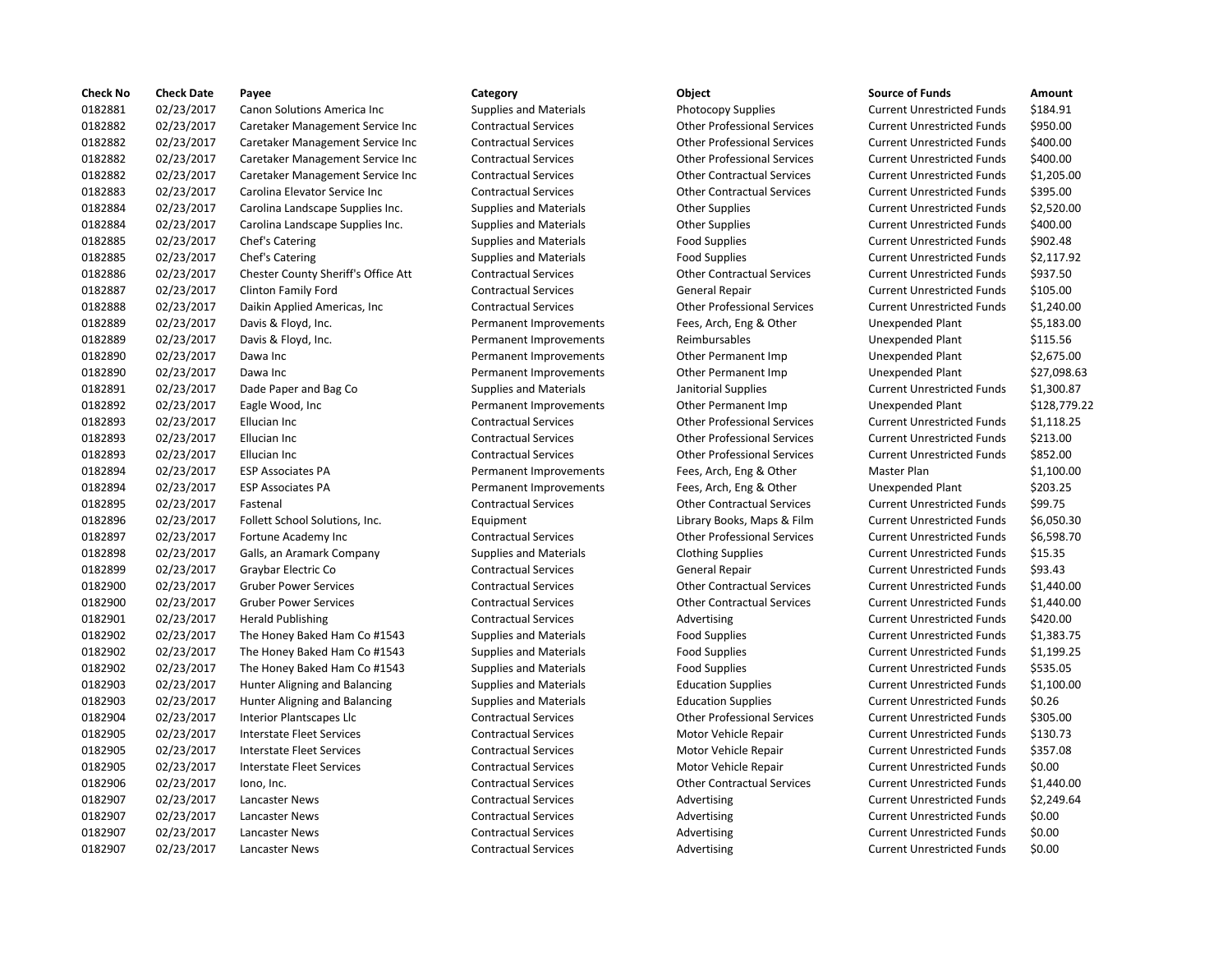| <b>Check No</b> | <b>Check Date</b> | Payee                            | Category                      | Object                             | <b>Source of Funds</b>            | Amount    |
|-----------------|-------------------|----------------------------------|-------------------------------|------------------------------------|-----------------------------------|-----------|
| 0182908         | 02/23/2017        | Lowes Home Centers               | <b>Contractual Services</b>   | General Repair                     | <b>Current Unrestricted Funds</b> | \$175.11  |
| 0182908         | 02/23/2017        | Lowes Home Centers               | <b>Contractual Services</b>   | <b>General Repair</b>              | <b>Current Unrestricted Funds</b> | \$66.46   |
| 0182908         | 02/23/2017        | Lowes Home Centers               | <b>Contractual Services</b>   | General Repair                     | <b>Current Unrestricted Funds</b> | \$24.25   |
| 0182908         | 02/23/2017        | Lowes Home Centers               | <b>Contractual Services</b>   | General Repair                     | <b>Current Unrestricted Funds</b> | \$24.00   |
| 0182908         | 02/23/2017        | Lowes Home Centers               | <b>Contractual Services</b>   | General Repair                     | <b>Current Unrestricted Funds</b> | \$415.74  |
| 0182908         | 02/23/2017        | Lowes Home Centers               | <b>Contractual Services</b>   | General Repair                     | <b>Current Unrestricted Funds</b> | \$32.45   |
| 0182908         | 02/23/2017        | Lowes Home Centers               | <b>Contractual Services</b>   | General Repair                     | <b>Current Unrestricted Funds</b> | $$-32.45$ |
| 0182909         | 02/23/2017        | Machinery Solutions Inc          | <b>Contractual Services</b>   | <b>Other Professional Services</b> | <b>Current Unrestricted Funds</b> | \$1,092.0 |
| 0182910         | 02/23/2017        | <b>Melanie Rowe Catering</b>     | <b>Supplies and Materials</b> | <b>Food Supplies</b>               | <b>Current Unrestricted Funds</b> | \$2,332.5 |
| 0182911         | 02/23/2017        | Merus Refreshment Services Inc   | <b>Supplies and Materials</b> | <b>Food Supplies</b>               | <b>Current Unrestricted Funds</b> | \$78.06   |
| 0182912         | 02/23/2017        | Midwest Tape, LLC                | Equipment                     | Library Books, Maps & Film         | <b>Current Unrestricted Funds</b> | \$1,000.0 |
| 0182913         | 02/23/2017        | <b>Office Environments</b>       | <b>Contractual Services</b>   | <b>Other Professional Services</b> | <b>Current Restricted Funds</b>   | \$14,370  |
| 0182913         | 02/23/2017        | <b>Office Environments</b>       | <b>Contractual Services</b>   | <b>Other Professional Services</b> | <b>Current Restricted Funds</b>   | \$2,930.0 |
| 0182914         | 02/23/2017        | Ontario Investments, Inc.        | <b>Fixed Charges</b>          | Leased To Own Equip                | <b>Current Unrestricted Funds</b> | \$1,730.1 |
| 0182914         | 02/23/2017        | Ontario Investments, Inc.        | <b>Fixed Charges</b>          | Rental Data Processing Equip       | <b>Current Unrestricted Funds</b> | \$5,453.4 |
| 0182914         | 02/23/2017        | Ontario Investments, Inc.        | <b>Fixed Charges</b>          | Rental Data Processing Equip       | <b>Current Unrestricted Funds</b> | \$2,337.1 |
| 0182915         | 02/23/2017        | Panera Llc                       | <b>Supplies and Materials</b> | <b>Food Supplies</b>               | <b>Current Unrestricted Funds</b> | \$388.06  |
| 0182915         | 02/23/2017        | Panera Llc                       | <b>Supplies and Materials</b> | <b>Food Supplies</b>               | <b>Current Unrestricted Funds</b> | \$292.98  |
| 0182915         | 02/23/2017        | Panera Llc                       | <b>Supplies and Materials</b> | <b>Food Supplies</b>               | <b>Current Unrestricted Funds</b> | \$292.98  |
| 0182916         | 02/23/2017        | Patton Inc                       | <b>Contractual Services</b>   | <b>General Repair</b>              | <b>Current Unrestricted Funds</b> | \$260.69  |
| 0182917         | 02/23/2017        | The Pest Bureau                  | <b>Contractual Services</b>   | <b>Other Contractual Services</b>  | <b>Current Unrestricted Funds</b> | \$1,266.0 |
| 0182918         | 02/23/2017        | Praxair Distribution Inc         | <b>Supplies and Materials</b> | <b>Education Supplies</b>          | <b>Current Unrestricted Funds</b> | \$523.95  |
| 0182918         | 02/23/2017        | <b>Praxair Distribution Inc</b>  | <b>Supplies and Materials</b> | <b>Education Supplies</b>          | <b>Current Unrestricted Funds</b> | \$281.23  |
| 0182918         | 02/23/2017        | <b>Praxair Distribution Inc.</b> | <b>Supplies and Materials</b> | <b>Education Supplies</b>          | <b>Current Unrestricted Funds</b> | \$637.38  |
| 0182918         | 02/23/2017        | Praxair Distribution Inc         | <b>Supplies and Materials</b> | <b>Education Supplies</b>          | <b>Current Unrestricted Funds</b> | \$174.08  |
| 0182918         | 02/23/2017        | <b>Praxair Distribution Inc.</b> | <b>Supplies and Materials</b> | <b>Education Supplies</b>          | <b>Current Unrestricted Funds</b> | \$218.56  |
| 0182919         | 02/23/2017        | <b>Record Storage Systems</b>    | <b>Contractual Services</b>   | Data Processing Serv               | <b>Current Unrestricted Funds</b> | \$150.59  |
| 0182920         | 02/23/2017        | <b>Recorded Books</b>            | Equipment                     | Library Books, Maps & Film         | <b>Current Unrestricted Funds</b> | \$90.89   |
| 0182920         | 02/23/2017        | <b>Recorded Books</b>            | Equipment                     | Library Books, Maps & Film         | <b>Current Unrestricted Funds</b> | \$95.27   |
| 0182920         | 02/23/2017        | <b>Recorded Books</b>            | Equipment                     | Library Books, Maps & Film         | <b>Current Unrestricted Funds</b> | \$45.87   |
| 0182920         | 02/23/2017        | <b>Recorded Books</b>            | Equipment                     | Library Books, Maps & Film         | <b>Current Unrestricted Funds</b> | \$32.95   |
| 0182920         | 02/23/2017        | <b>Recorded Books</b>            | Equipment                     | Library Books, Maps & Film         | <b>Current Unrestricted Funds</b> | \$24.99   |
| 0182920         | 02/23/2017        | <b>Recorded Books</b>            | Equipment                     | Library Books, Maps & Film         | <b>Current Unrestricted Funds</b> | \$17.99   |
| 0182920         | 02/23/2017        | <b>Recorded Books</b>            | Equipment                     | Library Books, Maps & Film         | <b>Current Unrestricted Funds</b> | \$28.30   |
| 0182920         | 02/23/2017        | <b>Recorded Books</b>            | Equipment                     | Library Books, Maps & Film         | <b>Current Unrestricted Funds</b> | \$45.49   |
| 0182920         | 02/23/2017        | <b>Recorded Books</b>            | Equipment                     | Library Books, Maps & Film         | <b>Current Unrestricted Funds</b> | \$438.68  |
| 0182920         | 02/23/2017        | <b>Recorded Books</b>            | Equipment                     | Library Books, Maps & Film         | <b>Current Unrestricted Funds</b> | \$28.93   |
| 0182920         | 02/23/2017        | <b>Recorded Books</b>            | Equipment                     | Library Books, Maps & Film         | <b>Current Unrestricted Funds</b> | \$43.49   |
| 0182920         | 02/23/2017        | <b>Recorded Books</b>            | Equipment                     | Library Books, Maps & Film         | <b>Current Unrestricted Funds</b> | \$14.00   |
| 0182920         | 02/23/2017        | <b>Recorded Books</b>            | Equipment                     | Library Books, Maps & Film         | <b>Current Unrestricted Funds</b> | \$104.81  |
| 0182920         | 02/23/2017        | <b>Recorded Books</b>            | Equipment                     | Library Books, Maps & Film         | <b>Current Unrestricted Funds</b> | \$287.42  |
| 0182921         | 02/23/2017        | SCMS Inc.                        | <b>Supplies and Materials</b> | <b>Major Supplies</b>              | <b>Current Unrestricted Funds</b> | \$13.59   |
| 0182921         | 02/23/2017        | SCMS Inc.                        | <b>Supplies and Materials</b> | <b>Major Supplies</b>              | <b>Current Unrestricted Funds</b> | \$595.00  |
| 0182922         | 02/23/2017        | Staffmark                        | <b>Contractual Services</b>   | <b>Other Contractual Services</b>  | <b>Current Unrestricted Funds</b> | \$522.59  |
| 0182922         | 02/23/2017        | Staffmark                        | <b>Contractual Services</b>   | <b>Other Contractual Services</b>  | <b>Current Unrestricted Funds</b> | \$416.75  |
| 0182923         | 02/23/2017        | Snipes                           | <b>Supplies and Materials</b> | Janitorial Supplies                | <b>Current Unrestricted Funds</b> | \$12.68   |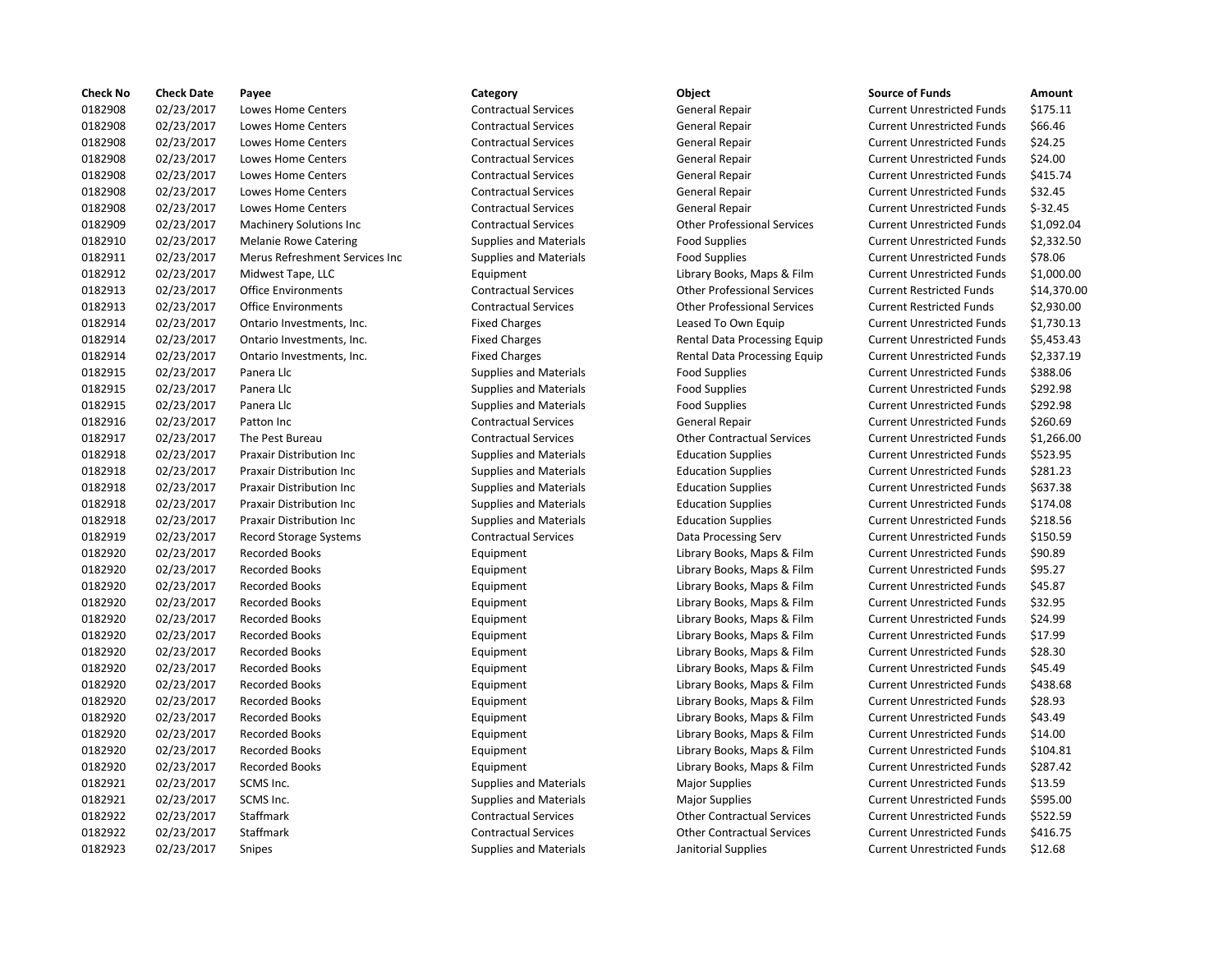| <b>Check No</b> | <b>Check Date</b> | Payee                                     | Category                         | Object                             | <b>Source of Funds</b>            | Amount    |
|-----------------|-------------------|-------------------------------------------|----------------------------------|------------------------------------|-----------------------------------|-----------|
| 0182923         | 02/23/2017        | Snipes                                    | <b>Supplies and Materials</b>    | Janitorial Supplies                | <b>Current Unrestricted Funds</b> | \$59.28   |
| 0182924         | 02/23/2017        | Sourceone Healthcare                      | <b>Contractual Services</b>      | General Repair                     | <b>Current Unrestricted Funds</b> | \$321.00  |
| 0182925         | 02/23/2017        | Staffmark                                 | <b>Contractual Services</b>      | <b>Other Contractual Services</b>  | <b>Current Unrestricted Funds</b> | \$293.20  |
| 0182925         | 02/23/2017        | Staffmark                                 | <b>Contractual Services</b>      | <b>Other Professional Services</b> | <b>Current Unrestricted Funds</b> | \$234.56  |
| 0182925         | 02/23/2017        | Staffmark                                 | <b>Contractual Services</b>      | <b>Other Professional Services</b> | <b>Current Unrestricted Funds</b> | \$293.20  |
| 0182925         | 02/23/2017        | Staffmark                                 | <b>Contractual Services</b>      | <b>Other Professional Services</b> | <b>Current Unrestricted Funds</b> | \$293.20  |
| 0182925         | 02/23/2017        | <b>Staffmark</b>                          | <b>Contractual Services</b>      | <b>Other Contractual Services</b>  | <b>Current Unrestricted Funds</b> | \$234.56  |
| 0182925         | 02/23/2017        | Staffmark                                 | <b>Contractual Services</b>      | <b>Other Contractual Services</b>  | <b>Current Unrestricted Funds</b> | \$293.20  |
| 0182925         | 02/23/2017        | Staffmark                                 | <b>Contractual Services</b>      | <b>Other Contractual Services</b>  | <b>Current Unrestricted Funds</b> | \$522.59  |
| 0182926         | 02/23/2017        | Stericycle Inc                            | <b>Contractual Services</b>      | <b>Other Professional Services</b> | <b>Current Unrestricted Funds</b> | \$15.14   |
| 0182926         | 02/23/2017        | Stericycle Inc                            | <b>Contractual Services</b>      | <b>Other Professional Services</b> | <b>Current Unrestricted Funds</b> | \$75.72   |
| 0182926         | 02/23/2017        | Stericycle Inc                            | <b>Contractual Services</b>      | <b>Other Professional Services</b> | <b>Current Unrestricted Funds</b> | \$131.24  |
| 0182926         | 02/23/2017        | Stericycle Inc                            | <b>Contractual Services</b>      | <b>Other Professional Services</b> | <b>Current Unrestricted Funds</b> | \$282.67  |
| 0182927         | 02/23/2017        | Stevenson-Weir Inc                        | <b>Supplies and Materials</b>    | <b>Other Supplies</b>              | <b>County Projects</b>            | \$928.38  |
| 0182928         | 02/23/2017        | Strata Information Group Inc.             | <b>Contractual Services</b>      | <b>Other Contractual Services</b>  | <b>Current Unrestricted Funds</b> | \$742.50  |
| 0182929         | 02/23/2017        | Terminix Service Inc                      | <b>Contractual Services</b>      | <b>Other Contractual Services</b>  | <b>Current Unrestricted Funds</b> | \$90.00   |
| 0182929         | 02/23/2017        | <b>Terminix Service Inc.</b>              | <b>Contractual Services</b>      | <b>Other Contractual Services</b>  | <b>Current Unrestricted Funds</b> | \$55.00   |
| 0182930         | 02/23/2017        | Time Warner Cable Media Inc.              | <b>Contractual Services</b>      | Advertising                        | <b>Current Unrestricted Funds</b> | \$2,193.2 |
| 0182931         | 02/23/2017        | <b>Unifirst Corporation</b>               | <b>Contractual Services</b>      | <b>Other Professional Services</b> | <b>Current Unrestricted Funds</b> | \$98.93   |
| 0182932         | 02/23/2017        | United Air Filter Company                 | <b>Contractual Services</b>      | General Repair                     | <b>Current Unrestricted Funds</b> | \$1,519.2 |
| 0182933         | 02/23/2017        | United Refrigeration Inc                  | <b>Contractual Services</b>      | General Repair                     | <b>Current Unrestricted Funds</b> | \$162.45  |
| 0182933         | 02/23/2017        | United Refrigeration Inc                  | <b>Supplies and Materials</b>    | <b>Maintenance Supplies</b>        | <b>Current Unrestricted Funds</b> | \$6,750.0 |
| 0182934         | 02/23/2017        | Waiter's Choice Catering                  | <b>Supplies and Materials</b>    | <b>Food Supplies</b>               | <b>Current Unrestricted Funds</b> | \$285.87  |
| 0182934         | 02/23/2017        | <b>Waiter's Choice Catering</b>           | <b>Supplies and Materials</b>    | <b>Food Supplies</b>               | <b>Current Unrestricted Funds</b> | \$285.87  |
| 0182934         | 02/23/2017        | <b>Waiter's Choice Catering</b>           | <b>Supplies and Materials</b>    | <b>Food Supplies</b>               | <b>Current Unrestricted Funds</b> | \$99.52   |
| 0182935         | 02/23/2017        | Waste Management of the Carolinas         | <b>Contractual Services</b>      | Utilities                          | <b>Current Unrestricted Funds</b> | \$294.42  |
| 0182936         | 02/23/2017        | Watson Tate Savory Architects Inc         | Permanent Improvements           | Reimbursables                      | <b>Unexpended Plant</b>           | \$438.87  |
| 0182937         | 02/23/2017        | West Group                                | Equipment                        | Library Books, Maps & Film         | <b>Current Unrestricted Funds</b> | \$596.79  |
| 0182938         | 02/23/2017        | Xerox Corporation                         | <b>Fixed Charges</b>             | Leased To Own Equip                | <b>Current Unrestricted Funds</b> | \$451.64  |
| 0182938         | 02/23/2017        | <b>Xerox Corporation</b>                  | <b>Fixed Charges</b>             | Leased To Own Equip                | <b>Current Unrestricted Funds</b> | \$809.04  |
| 0182939         | 02/23/2017        | Youvisit Llc                              | <b>Contractual Services</b>      | <b>Other Professional Services</b> | <b>Current Unrestricted Funds</b> | \$1,526.0 |
| 0182939         | 02/23/2017        | Youvisit Llc                              | <b>Contractual Services</b>      | <b>Other Professional Services</b> | <b>Current Unrestricted Funds</b> | \$1,403.0 |
| 0182940         | 02/23/2017        | Lancaster Breakfast Rotary Club           | <b>Fixed Charges</b>             | Dues & Membership Fees             | <b>Current Unrestricted Funds</b> | \$163.00  |
| 0182941         | 02/23/2017        | <b>Chester County Chamber of Commerce</b> | <b>Fixed Charges</b>             | Dues & Membership Fees             | <b>Current Unrestricted Funds</b> | \$350.00  |
| 0182942         | 02/23/2017        | S C Assoc of Student Fin Aid Admin        | <b>Fixed Charges</b>             | Dues & Membership Fees             | <b>Current Unrestricted Funds</b> | \$30.00   |
| 0182943         | 02/23/2017        | S C Board of Counselors                   | <b>Contractual Services</b>      | <b>Other Professional Services</b> | <b>Current Unrestricted Funds</b> | \$50.00   |
| 0182945         | 02/23/2017        | S C Human Affairs Commission              | Travel                           | In State Registration Fee          | <b>Current Unrestricted Funds</b> | \$35.00   |
| 0182945         | 02/23/2017        | S C Human Affairs Commission              | Travel                           | In State Registration Fee          | <b>Current Unrestricted Funds</b> | \$35.00   |
| 0182946         | 02/23/2017        | Southern Assoc of Student Fin Aid A       | <b>Fixed Charges</b>             | Dues & Membership Fees             | <b>Current Unrestricted Funds</b> | \$35.00   |
| 0182947         | 02/23/2017        | Surveillance, Resources, and Invest       | Op Revenue - Other Current Unres | SRI                                | <b>Current Unrestricted Funds</b> | \$163.50  |
| 0182948         | 02/24/2017        | SelecTrucks Of America                    | <b>Current Assets</b>            | <b>Prepaid Expenses</b>            | <b>Current Unrestricted Funds</b> | \$32,795  |
| 0182949         | 02/24/2017        | Barnes and Noble College Bookstore        | <b>Current Liabilities</b>       | A/P CE Students Barnes & Noble     | <b>Current Unrestricted Funds</b> | \$231.16  |
| 0182950         | 02/24/2017        | Chester Metropolitan District             | <b>Contractual Services</b>      | Utilities                          | <b>Current Unrestricted Funds</b> | \$360.95  |
| 0182951         | 02/24/2017        | S C Dept of Labor Licensing and Reg       | <b>Contractual Services</b>      | <b>Other Professional Services</b> | <b>Current Unrestricted Funds</b> | \$25.00   |
| 0182952         | 02/24/2017        | Surveillance, Resources, and Invest       | <b>Contractual Services</b>      | <b>Other Professional Services</b> | <b>Current Unrestricted Funds</b> | \$872.00  |
| 0182953         | 02/27/2017        | American Airlines, Inc.                   | Travel                           | Out of State Air Trans             | <b>Current Unrestricted Funds</b> | \$394.90  |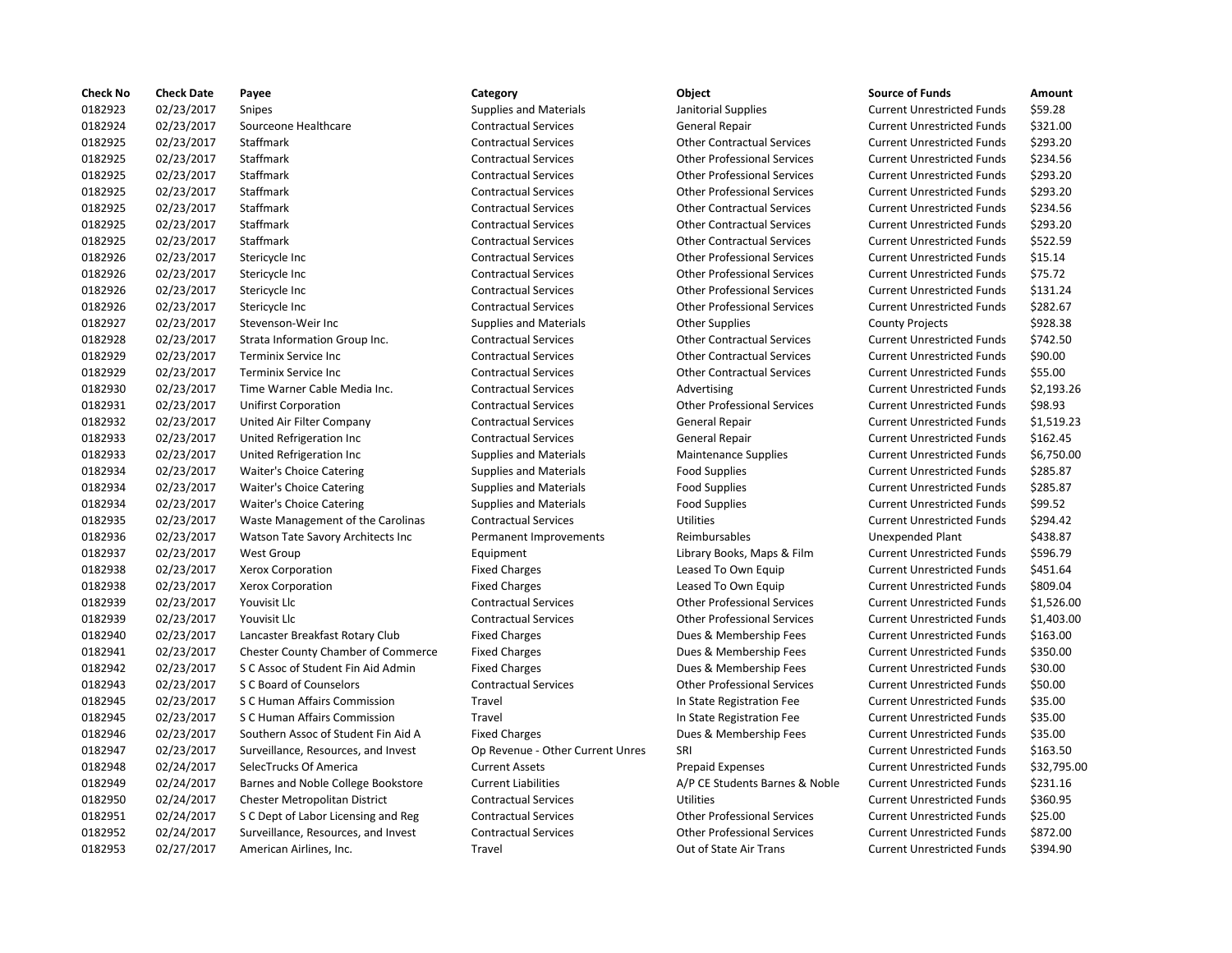| <b>Check No</b> | <b>Check Date</b> | Payee                              | Category                      | Object                             | <b>Source of Funds</b>            | Amount       |
|-----------------|-------------------|------------------------------------|-------------------------------|------------------------------------|-----------------------------------|--------------|
| 0182953         | 02/27/2017        | American Airlines, Inc.            | Travel                        | In State Lodging                   | <b>Current Unrestricted Funds</b> | \$15.00      |
| 0182953         | 02/27/2017        | American Airlines, Inc.            | Travel                        | Out of State Air Trans             | <b>Current Unrestricted Funds</b> | \$514.80     |
| 0182953         | 02/27/2017        | American Airlines, Inc.            | Travel                        | Out of State Air Trans             | <b>Current Unrestricted Funds</b> | \$444.90     |
| 0182953         | 02/27/2017        | American Airlines, Inc.            | Travel                        | Out of State Air Trans             | <b>Current Unrestricted Funds</b> | \$193.90     |
| 0182953         | 02/27/2017        | American Airlines, Inc.            | Travel                        | Out of State Air Trans             | <b>Current Unrestricted Funds</b> | \$279.90     |
| 0182953         | 02/27/2017        | American Airlines, Inc.            | Travel                        | Out of State Air Trans             | <b>Current Unrestricted Funds</b> | \$449.90     |
| 0182953         | 02/27/2017        | American Airlines, Inc.            | Travel                        | Out of State Air Trans             | <b>Current Unrestricted Funds</b> | \$817.10     |
| 0182953         | 02/27/2017        | American Airlines, Inc.            | Travel                        | Out of State Air Trans             | <b>Current Unrestricted Funds</b> | \$193.90     |
| 0182953         | 02/27/2017        | American Airlines, Inc.            | Travel                        | Out of State Air Trans             | <b>Current Unrestricted Funds</b> | \$444.90     |
| 0182954         | 02/27/2017        | Barnes and Noble College Bookstore | <b>Current Liabilities</b>    | A/P Student Barnes & Noble         | <b>Current Unrestricted Funds</b> | \$437,421.45 |
| 0182955         | 02/27/2017        | <b>Business Card</b>               | <b>Supplies and Materials</b> | <b>Food Supplies</b>               | <b>Current Unrestricted Funds</b> | \$749.37     |
| 0182955         | 02/27/2017        | <b>Business Card</b>               | Travel                        | Out of State Lodging               | <b>Current Unrestricted Funds</b> | \$746.04     |
| 0182955         | 02/27/2017        | <b>Business Card</b>               | Travel                        | Out of State Lodging               | <b>Current Unrestricted Funds</b> | \$746.04     |
| 0182955         | 02/27/2017        | <b>Business Card</b>               | Travel                        | Out of State Lodging               | <b>Current Unrestricted Funds</b> | \$746.01     |
| 0182955         | 02/27/2017        | <b>Business Card</b>               | Travel                        | In State Lodging                   | <b>Current Unrestricted Funds</b> | \$227.24     |
| 0182955         | 02/27/2017        | <b>Business Card</b>               | Travel                        | In State Lodging                   | <b>Current Unrestricted Funds</b> | \$227.24     |
| 0182955         | 02/27/2017        | <b>Business Card</b>               | Travel                        | In State Lodging                   | <b>Current Unrestricted Funds</b> | $$-324.99$   |
| 0182955         | 02/27/2017        | <b>Business Card</b>               | Travel                        | In State Lodging                   | <b>Current Unrestricted Funds</b> | $$-115.75$   |
| 0182955         | 02/27/2017        | <b>Business Card</b>               | Travel                        | In State Lodging                   | <b>Current Unrestricted Funds</b> | $$-117.17$   |
| 0182955         | 02/27/2017        | <b>Business Card</b>               | Travel                        | Out of State Lodging               | <b>Current Unrestricted Funds</b> | \$502.20     |
| 0182955         | 02/27/2017        | <b>Business Card</b>               | Travel                        | Out of State Lodging               | <b>Current Unrestricted Funds</b> | \$517.45     |
| 0182955         | 02/27/2017        | <b>Business Card</b>               | Travel                        | Out of State Lodging               | <b>Current Unrestricted Funds</b> | \$607.50     |
| 0182955         | 02/27/2017        | <b>Business Card</b>               | Travel                        | Out of State Lodging               | <b>Current Unrestricted Funds</b> | \$607.50     |
| 0182955         | 02/27/2017        | <b>Business Card</b>               | Travel                        | Out of State Lodging               | <b>Current Unrestricted Funds</b> | \$318.56     |
| 0182955         | 02/27/2017        | <b>Business Card</b>               | Travel                        | Out of State Lodging               | <b>Current Unrestricted Funds</b> | \$318.56     |
| 0182955         | 02/27/2017        | <b>Business Card</b>               | Travel                        | Out of State Lodging               | <b>Current Unrestricted Funds</b> | \$318.56     |
| 0182955         | 02/27/2017        | <b>Business Card</b>               | Travel                        | In State Lodging                   | <b>Current Unrestricted Funds</b> | \$264.18     |
| 0182955         | 02/27/2017        | <b>Business Card</b>               | Travel                        | In State Lodging                   | <b>Current Unrestricted Funds</b> | \$228.66     |
| 0182955         | 02/27/2017        | <b>Business Card</b>               | Travel                        | Out of State Lodging               | <b>Current Unrestricted Funds</b> | \$487.02     |
| 0182955         | 02/27/2017        | <b>Business Card</b>               | Travel                        | Out of State Lodging               | <b>Current Unrestricted Funds</b> | \$637.92     |
| 0182955         | 02/27/2017        | <b>Business Card</b>               | Travel                        | In State Registration Fee          | <b>Current Unrestricted Funds</b> | $$-70.00$    |
| 0182955         | 02/27/2017        | <b>Business Card</b>               | Travel                        | In State Lodging                   | <b>Current Unrestricted Funds</b> | \$305.46     |
| 0182955         | 02/27/2017        | <b>Business Card</b>               | Travel                        | Out of State Lodging               | <b>Current Unrestricted Funds</b> | \$850.56     |
| 0182955         | 02/27/2017        | <b>Business Card</b>               | Travel                        | Out of State Air Trans             | <b>Current Unrestricted Funds</b> | \$50.00      |
| 0182955         | 02/27/2017        | <b>Business Card</b>               | <b>Contractual Services</b>   | <b>Other Contractual Services</b>  | <b>Current Unrestricted Funds</b> | \$536.62     |
| 0182955         | 02/27/2017        | <b>Business Card</b>               | Travel                        | Out of State Other Trans           | <b>Current Unrestricted Funds</b> | \$97.98      |
| 0182955         | 02/27/2017        | <b>Business Card</b>               | Travel                        | Out of State Misc Travel           | <b>Current Unrestricted Funds</b> | \$39.00      |
| 0182955         | 02/27/2017        | <b>Business Card</b>               | Travel                        | Out of State Registration Fees     | <b>Current Unrestricted Funds</b> | \$725.00     |
| 0182956         | 02/27/2017        | Project Management Institute       | <b>Fixed Charges</b>          | Dues & Membership Fees             | <b>Current Unrestricted Funds</b> | \$75.00      |
| 0182957         | 02/28/2017        | Carswell Bakery                    | <b>Supplies and Materials</b> | <b>Food Supplies</b>               | <b>Current Unrestricted Funds</b> | \$84.29      |
| 0182958         | 02/28/2017        | Dade Paper and Bag Co              | <b>Supplies and Materials</b> | Janitorial Supplies                | <b>Current Unrestricted Funds</b> | \$32.40      |
| 0182959         | 02/28/2017        | <b>NEO CORPORATION</b>             | <b>Contractual Services</b>   | <b>Other Professional Services</b> | <b>Current Restricted Funds</b>   | \$7,600.00   |
| 0182970         | 02/28/2017        | S C Dept of Revenue                | <b>Current Liabilities</b>    | Court Order Levy                   | <b>Current Unrestricted Funds</b> | \$1,097.63   |
| E0007368        | 02/01/2017        | <b>YTC Employee</b>                | Travel                        | Travel                             | <b>Current Restricted Funds</b>   | \$307.96     |
| E0007368        | 02/01/2017        | <b>YTC Employee</b>                | Travel                        | In State Meals                     | <b>Current Restricted Funds</b>   | \$13.00      |
| E0007368        | 02/01/2017        | <b>YTC Employee</b>                | Travel                        | In State Priv Auto                 | <b>Current Restricted Funds</b>   | \$90.59      |

| <b>Source of Funds</b>            | Amount      |
|-----------------------------------|-------------|
| <b>Current Unrestricted Funds</b> | \$15.00     |
| <b>Current Unrestricted Funds</b> | \$514.80    |
| <b>Current Unrestricted Funds</b> | \$444.90    |
| <b>Current Unrestricted Funds</b> | \$193.90    |
| <b>Current Unrestricted Funds</b> | \$279.90    |
| <b>Current Unrestricted Funds</b> | \$449.90    |
| <b>Current Unrestricted Funds</b> | \$817.10    |
| <b>Current Unrestricted Funds</b> | \$193.90    |
| <b>Current Unrestricted Funds</b> | \$444.90    |
| <b>Current Unrestricted Funds</b> | \$437,421.4 |
| <b>Current Unrestricted Funds</b> | \$749.37    |
| <b>Current Unrestricted Funds</b> | \$746.04    |
| <b>Current Unrestricted Funds</b> | \$746.04    |
| <b>Current Unrestricted Funds</b> | \$746.01    |
| <b>Current Unrestricted Funds</b> | \$227.24    |
| <b>Current Unrestricted Funds</b> | \$227.24    |
| <b>Current Unrestricted Funds</b> | \$-324.99   |
| <b>Current Unrestricted Funds</b> | $$-115.75$  |
| <b>Current Unrestricted Funds</b> | $$-117.17$  |
| <b>Current Unrestricted Funds</b> | \$502.20    |
| <b>Current Unrestricted Funds</b> | \$517.45    |
| <b>Current Unrestricted Funds</b> | \$607.50    |
| <b>Current Unrestricted Funds</b> | \$607.50    |
| <b>Current Unrestricted Funds</b> | \$318.56    |
| <b>Current Unrestricted Funds</b> | \$318.56    |
| <b>Current Unrestricted Funds</b> | \$318.56    |
| <b>Current Unrestricted Funds</b> | \$264.18    |
| <b>Current Unrestricted Funds</b> | \$228.66    |
| <b>Current Unrestricted Funds</b> | \$487.02    |
| <b>Current Unrestricted Funds</b> | \$637.92    |
| <b>Current Unrestricted Funds</b> | \$-70.00    |
| <b>Current Unrestricted Funds</b> | \$305.46    |
| <b>Current Unrestricted Funds</b> | \$850.56    |
| <b>Current Unrestricted Funds</b> | \$50.00     |
| <b>Current Unrestricted Funds</b> | \$536.62    |
| <b>Current Unrestricted Funds</b> | \$97.98     |
| <b>Current Unrestricted Funds</b> | \$39.00     |
| <b>Current Unrestricted Funds</b> | \$725.00    |
| <b>Current Unrestricted Funds</b> | \$75.00     |
| <b>Current Unrestricted Funds</b> | \$84.29     |
| <b>Current Unrestricted Funds</b> | \$32.40     |
| <b>Current Restricted Funds</b>   | \$7,600.00  |
| <b>Current Unrestricted Funds</b> | \$1,097.63  |
| <b>Current Restricted Funds</b>   | \$307.96    |
| <b>Current Restricted Funds</b>   | \$13.00     |
| <b>Current Restricted Funds</b>   | \$90.59     |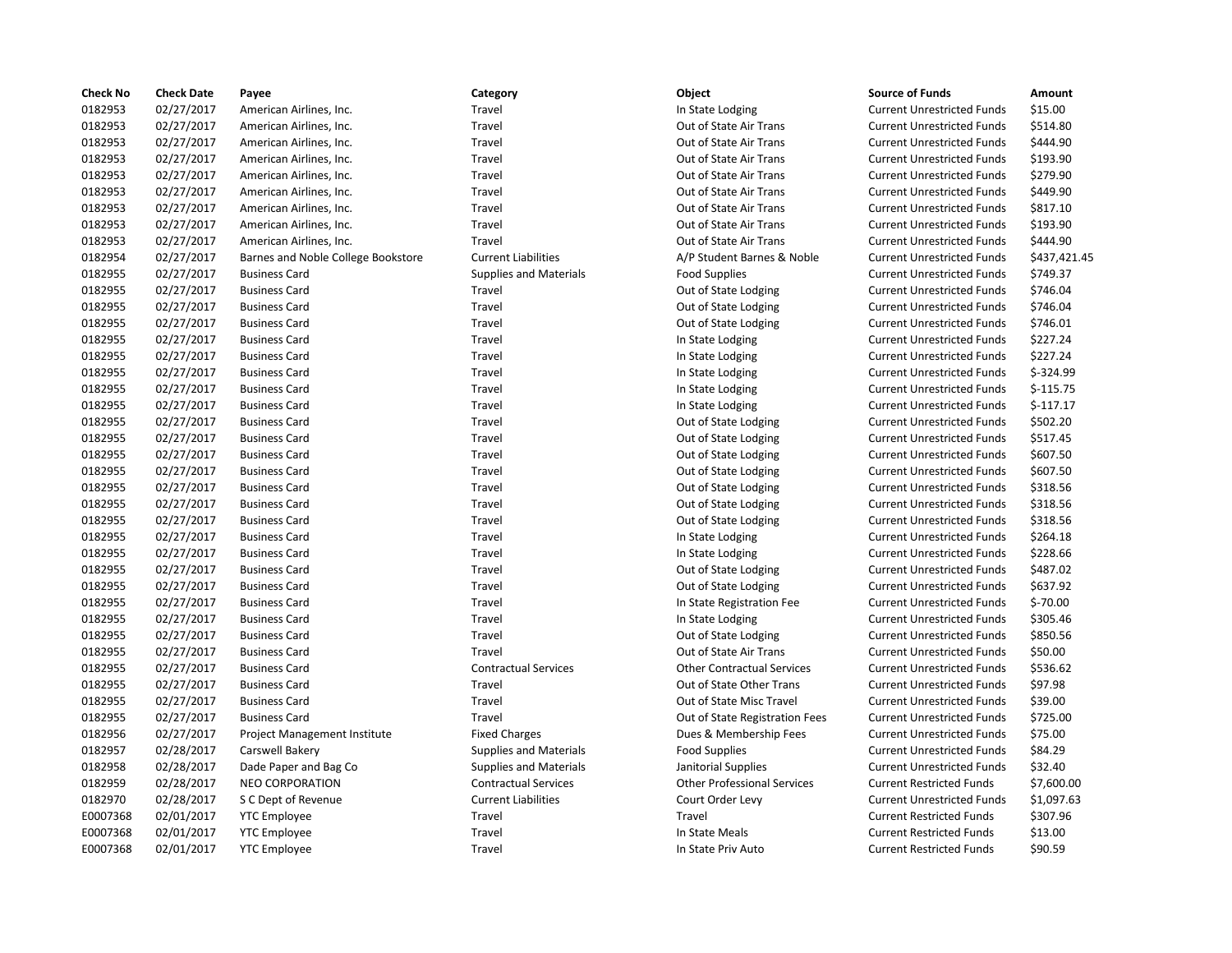| <b>Check No</b> | <b>Check Date</b> | Payee               | Category                    | Object                             | <b>Source of Funds</b>            | Amount     |
|-----------------|-------------------|---------------------|-----------------------------|------------------------------------|-----------------------------------|------------|
| E0007368        | 02/01/2017        | <b>YTC Employee</b> | Travel                      | Travel                             | <b>Current Restricted Funds</b>   | \$307.95   |
| E0007368        | 02/01/2017        | <b>YTC Employee</b> | Travel                      | In State Priv Auto                 | <b>Current Restricted Funds</b>   | \$90.59    |
| E0007368        | 02/01/2017        | <b>YTC</b> Employee | Travel                      | In State Meals                     | <b>Current Restricted Funds</b>   | \$13.00    |
| E0007369        | 02/13/2017        | <b>YTC Employee</b> | Travel                      | Out of State Lodging               | <b>Current Unrestricted Funds</b> | \$541.28   |
| E0007369        | 02/13/2017        | <b>YTC Employee</b> | Travel                      | Out of State Meals                 | <b>Current Unrestricted Funds</b> | \$32.00    |
| E0007370        | 02/13/2017        | <b>YTC</b> Employee | Travel                      | In State Priv Auto                 | <b>Current Unrestricted Funds</b> | \$30.30    |
| E0007371        | 02/13/2017        | <b>YTC Employee</b> | Travel                      | In State Priv Auto                 | <b>Current Unrestricted Funds</b> | \$68.80    |
| E0007372        | 02/13/2017        | <b>YTC Employee</b> | Travel                      | Non Deductible Meals               | <b>Current Unrestricted Funds</b> | \$7.00     |
| E0007372        | 02/13/2017        | <b>YTC Employee</b> | Travel                      | In State Priv Auto                 | <b>Current Unrestricted Funds</b> | \$71.62    |
| E0007373        | 02/13/2017        | <b>YTC Employee</b> | Travel                      | In State Priv Auto                 | <b>Current Unrestricted Funds</b> | $$-132.90$ |
| E0007373        | 02/13/2017        | <b>YTC Employee</b> | Travel                      | In State Priv Auto                 | <b>Current Unrestricted Funds</b> | \$169.82   |
| E0007374        | 02/13/2017        | <b>YTC</b> Employee | Travel                      | Out of State Priv Auto             | <b>Current Unrestricted Funds</b> | \$87.08    |
| E0007374        | 02/13/2017        | <b>YTC</b> Employee | Travel                      | In State Priv Auto                 | <b>Current Unrestricted Funds</b> | \$160.42   |
| E0007375        | 02/13/2017        | <b>YTC Employee</b> | Travel                      | In State Priv Auto                 | <b>Current Unrestricted Funds</b> | \$43.56    |
| E0007376        | 02/13/2017        | <b>YTC</b> Employee | Travel                      | In State Priv Auto                 | <b>Current Unrestricted Funds</b> | \$76.23    |
| E0007377        | 02/13/2017        | <b>YTC Employee</b> | Travel                      | In State Priv Auto                 | <b>Current Unrestricted Funds</b> | \$23.36    |
| E0007378        | 02/13/2017        | <b>YTC</b> Employee | Travel                      | In State Priv Auto                 | <b>Current Unrestricted Funds</b> | \$288.60   |
| E0007379        | 02/13/2017        | <b>YTC Employee</b> | Travel                      | In State Priv Auto                 | <b>Current Unrestricted Funds</b> | \$44.22    |
| E0007379        | 02/13/2017        | <b>YTC Employee</b> | Travel                      | Out of State Priv Auto             | <b>Current Unrestricted Funds</b> | \$21.80    |
| E0007380        | 02/13/2017        | <b>YTC Employee</b> | Travel                      | In State Priv Auto                 | <b>Current Unrestricted Funds</b> | \$50.47    |
| E0007381        | 02/13/2017        | <b>YTC Employee</b> | Travel                      | In State Priv Auto                 | <b>Current Unrestricted Funds</b> | \$10.50    |
| E0007382        | 02/13/2017        | <b>YTC</b> Employee | Travel                      | In State Priv Auto                 | <b>Current Unrestricted Funds</b> | \$50.19    |
| E0007383        | 02/13/2017        | <b>YTC Employee</b> | Travel                      | In State Priv Auto                 | <b>Current Unrestricted Funds</b> | \$183.15   |
| E0007383        | 02/13/2017        | <b>YTC Employee</b> | Travel                      | In State Meals                     | <b>Current Unrestricted Funds</b> | \$31.00    |
| E0007384        | 02/14/2017        | <b>YTC</b> Employee | <b>Contractual Services</b> | <b>Other Professional Services</b> | <b>Current Unrestricted Funds</b> | \$319.00   |
| E0007385        | 02/16/2017        | <b>YTC Employee</b> | <b>Contractual Services</b> | <b>Other Professional Services</b> | <b>Current Unrestricted Funds</b> | \$559.44   |
| E0007386        | 02/20/2017        | <b>YTC Employee</b> | Travel                      | In State Priv Auto                 | <b>Current Unrestricted Funds</b> | \$257.60   |
| E0007387        | 02/20/2017        | <b>YTC</b> Employee | Travel                      | In State Priv Auto                 | <b>Current Unrestricted Funds</b> | \$162.10   |
| E0007388        | 02/20/2017        | <b>YTC Employee</b> | Travel                      | In State Priv Auto                 | <b>Current Unrestricted Funds</b> | \$427.68   |
| E0007389        | 02/20/2017        | <b>YTC Employee</b> | Travel                      | In State Priv Auto                 | <b>Current Unrestricted Funds</b> | \$38.70    |
| E0007390        | 02/20/2017        | <b>YTC</b> Employee | Travel                      | In State Priv Auto                 | <b>Current Unrestricted Funds</b> | \$83.16    |
| E0007391        | 02/20/2017        | <b>YTC Employee</b> | Travel                      | In State Priv Auto                 | <b>Current Unrestricted Funds</b> | \$80.19    |
| E0007392        | 02/20/2017        | <b>YTC Employee</b> | Travel                      | Out of State Meals                 | <b>Current Unrestricted Funds</b> | \$41.00    |
| E0007393        | 02/21/2017        | <b>YTC</b> Employee | <b>Fixed Charges</b>        | Dues & Membership Fees             | <b>Current Unrestricted Funds</b> | \$75.00    |
| E0007394        | 02/24/2017        | <b>YTC Employee</b> | Travel                      | In State Meals                     | <b>Current Unrestricted Funds</b> | \$50.00    |
| E0007394        | 02/24/2017        | <b>YTC Employee</b> | Travel                      | In State Lodging                   | <b>Current Unrestricted Funds</b> | \$233.10   |
| E0007395        | 02/24/2017        | <b>YTC</b> Employee | Travel                      | Out of State Meals                 | <b>Current Unrestricted Funds</b> | \$14.03    |
| E0007396        | 02/24/2017        | <b>YTC</b> Employee | Travel                      | In State Meals                     | <b>Current Unrestricted Funds</b> | \$50.00    |
| E0007396        | 02/24/2017        | <b>YTC Employee</b> | Travel                      | In State Lodging                   | <b>Current Unrestricted Funds</b> | \$233.10   |
| E0007396        | 02/24/2017        | <b>YTC</b> Employee | Travel                      | In State Priv Auto                 | <b>Current Unrestricted Funds</b> | \$162.36   |
| E0007397        | 02/24/2017        | <b>YTC Employee</b> | Travel                      | In State Priv Auto                 | <b>Current Unrestricted Funds</b> | \$211.86   |
| E0007397        | 02/24/2017        | <b>YTC Employee</b> | Travel                      | In State Meals                     | <b>Current Unrestricted Funds</b> | \$75.00    |
| E0007398        | 02/27/2017        | <b>YTC</b> Employee | Travel                      | In State Meals                     | <b>Current Unrestricted Funds</b> | \$75.00    |
| E0007398        | 02/27/2017        | <b>YTC Employee</b> | Travel                      | In State Priv Auto                 | <b>Current Unrestricted Funds</b> | \$219.78   |
| E0007399        | 02/27/2017        | <b>YTC Employee</b> | Travel                      | In State Priv Auto                 | <b>Current Unrestricted Funds</b> | \$3.56     |
| E0007400        | 02/27/2017        | <b>YTC Employee</b> | Travel                      | In State Priv Auto                 | <b>Current Unrestricted Funds</b> | \$24.75    |